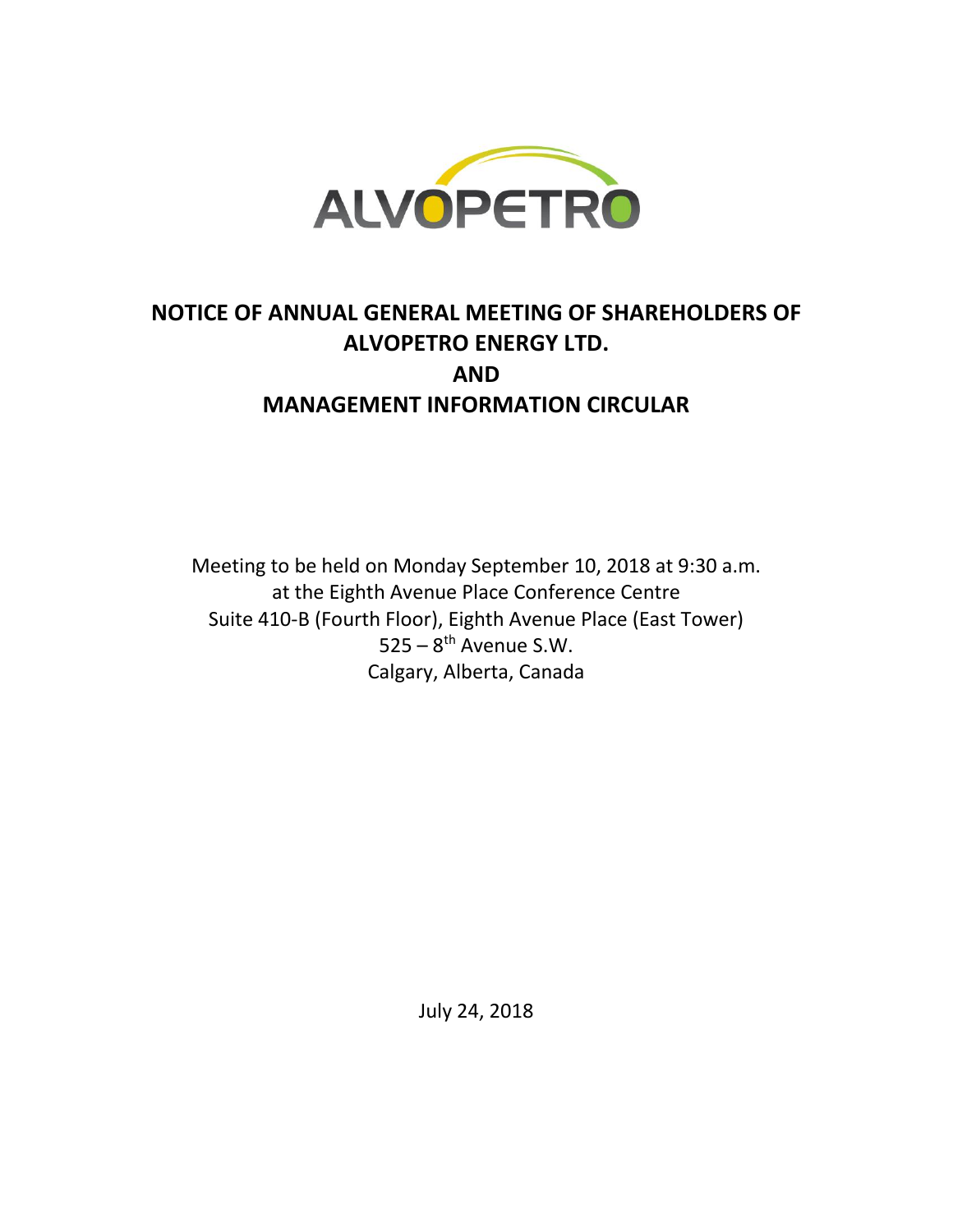# **TABLE OF CONTENTS**

| Estimated Payment Made to Named Executive Officers upon Termination of Employment Agreements 13 |    |
|-------------------------------------------------------------------------------------------------|----|
|                                                                                                 |    |
|                                                                                                 |    |
| Directors' Compensation Table                                                                   | 14 |
|                                                                                                 |    |
|                                                                                                 |    |
|                                                                                                 |    |
|                                                                                                 |    |
|                                                                                                 |    |
|                                                                                                 |    |
|                                                                                                 |    |
|                                                                                                 |    |
|                                                                                                 |    |
|                                                                                                 |    |
|                                                                                                 |    |
|                                                                                                 |    |
|                                                                                                 |    |
|                                                                                                 |    |
|                                                                                                 |    |

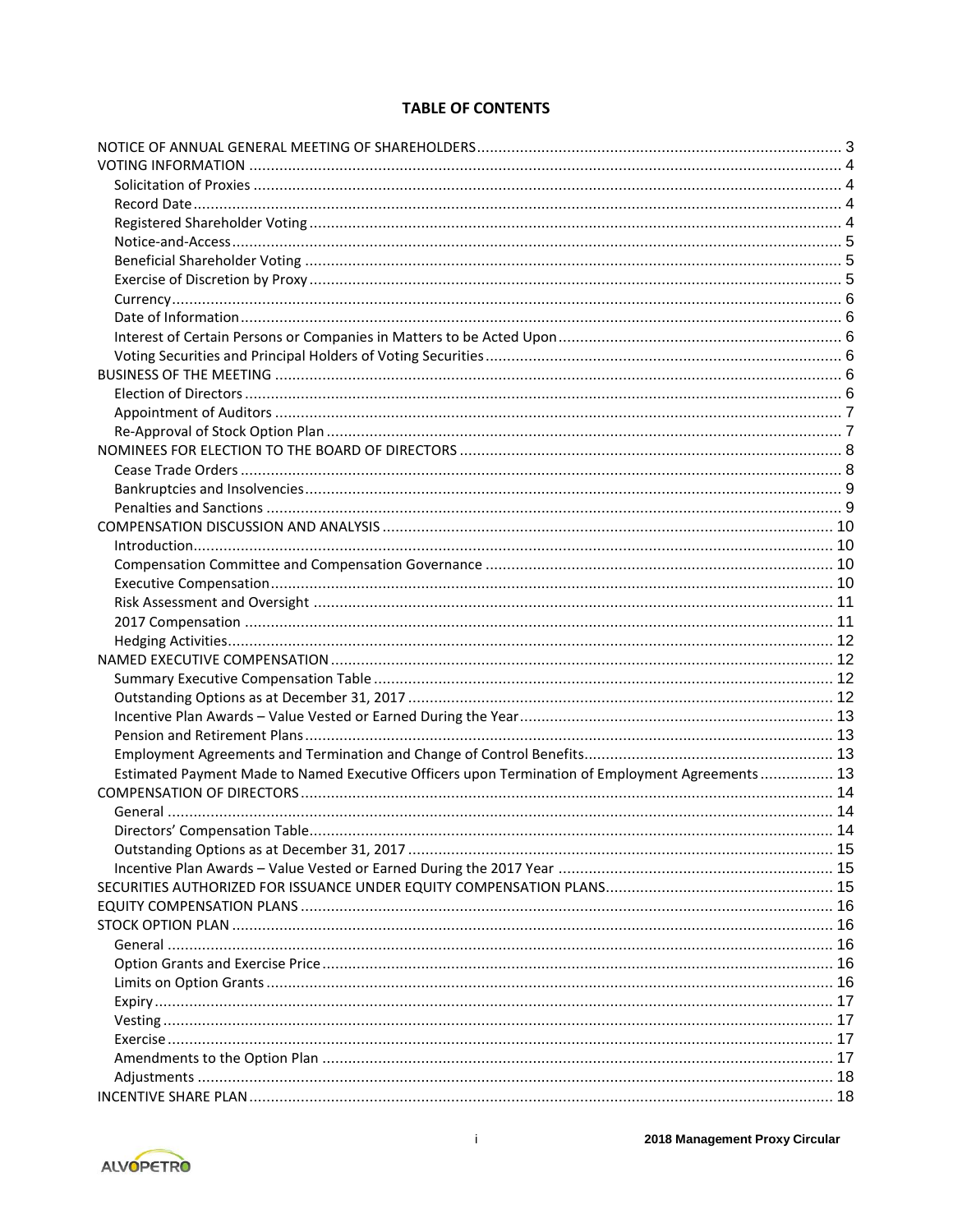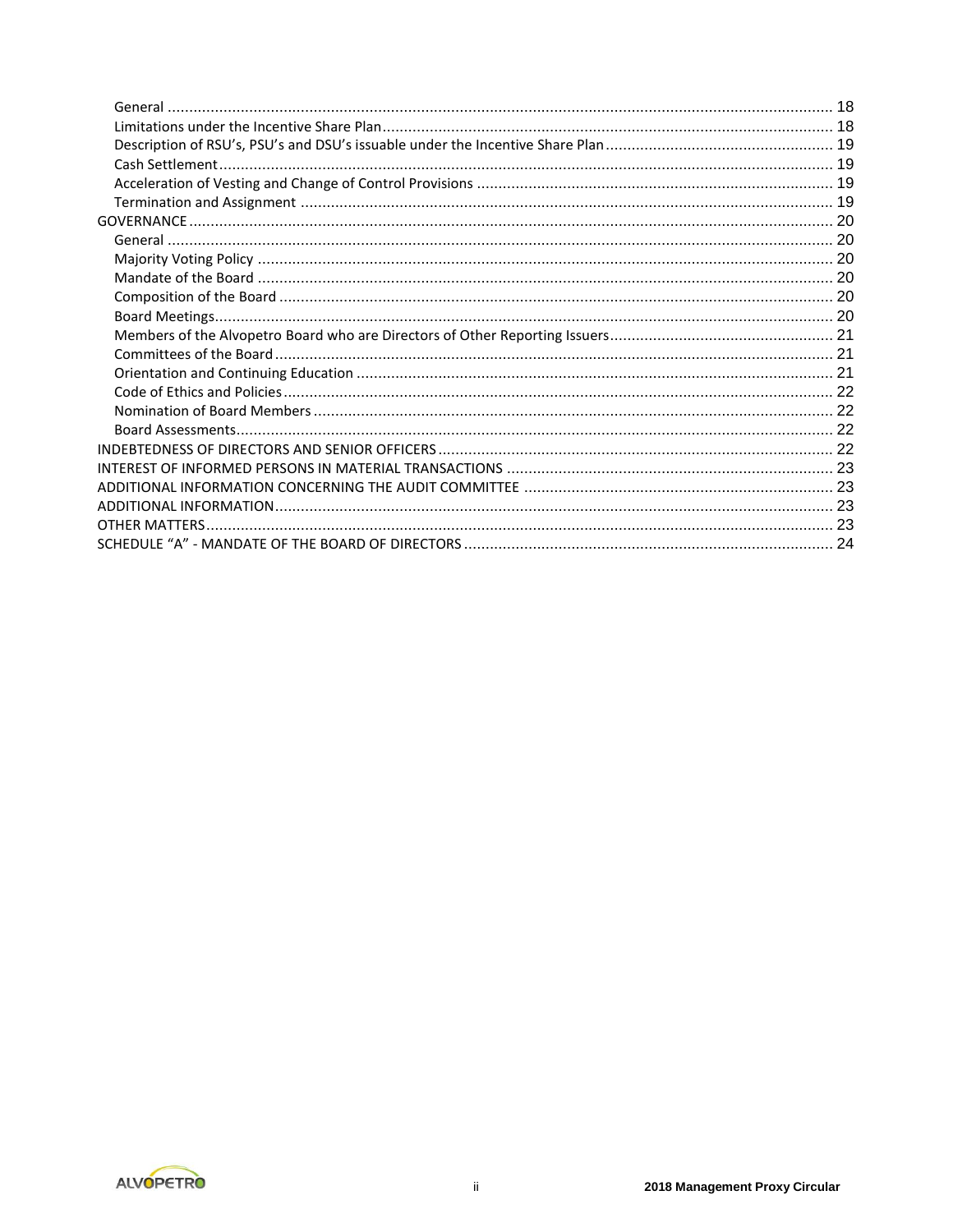## **NOTICE OF ANNUAL GENERAL MEETING OF SHAREHOLDERS**

An annual general meeting ("Meeting") of the holders ("Shareholders") of common shares ("Shares") of Alvopetro Energy Ltd. ("Alvopetro" or the "Corporation") will be held on Monday, September 10, 2018 at 9:30 a.m. (Calgary time) at the Eighth Avenue Place Conference Centre (East Tower – Eighth Avenue Place), Suite 410-B (4<sup>th</sup> Floor), 525 - 8th Avenue S.W., Calgary, Alberta:

- (1) receive and consider the Corporation's financial statements for the year ended December 31, 2017, together with the report of the auditors thereon;
- (2) elect the directors of the Corporation for the ensuing year;
- (3) appoint the auditors of the Corporation and authorize the directors to fix their remuneration;
- (4) re-approve the stock option plan of the Corporation; and
- (5) transact such other business as may properly be brought before the Meeting or any adjournment thereof.

The specific details of the matters proposed to be put before the Meeting are set forth in the Information Circular accompanying this notice.

If you are unable to attend the Meeting in person, we request that you date and sign the enclosed form of proxy and mail it to or deposit it with TSX Trust Company ("TSX Trust"), 301 – 100 Adelaide Street West, Toronto, Ontario, M5H 4H1. In order to be valid and acted upon at the Meeting, proxies must be returned to the aforesaid address not less than forty-eight (48) hours (excluding Saturdays, Sundays and holidays) before the time for holding the Meeting or any adjournment thereof.

Only Shareholders of record at the close of business on July 25, 2018 (the "Record Date") will be entitled to vote at the Meeting, unless that Shareholder has transferred any Shares subsequent to the Record Date and the transferee Shareholder, not later than ten (10) days before the Meeting, establishes ownership of the Shares and demands that the transferee's name be included on the list of Shareholders entitled to vote at the Meeting.

Dated at Calgary, Alberta as of July 24, 2018.

By order of the Board of Directors

Cour Lector

Signed: "*Corey C. Ruttan*", President and Chief Executive Officer and Director

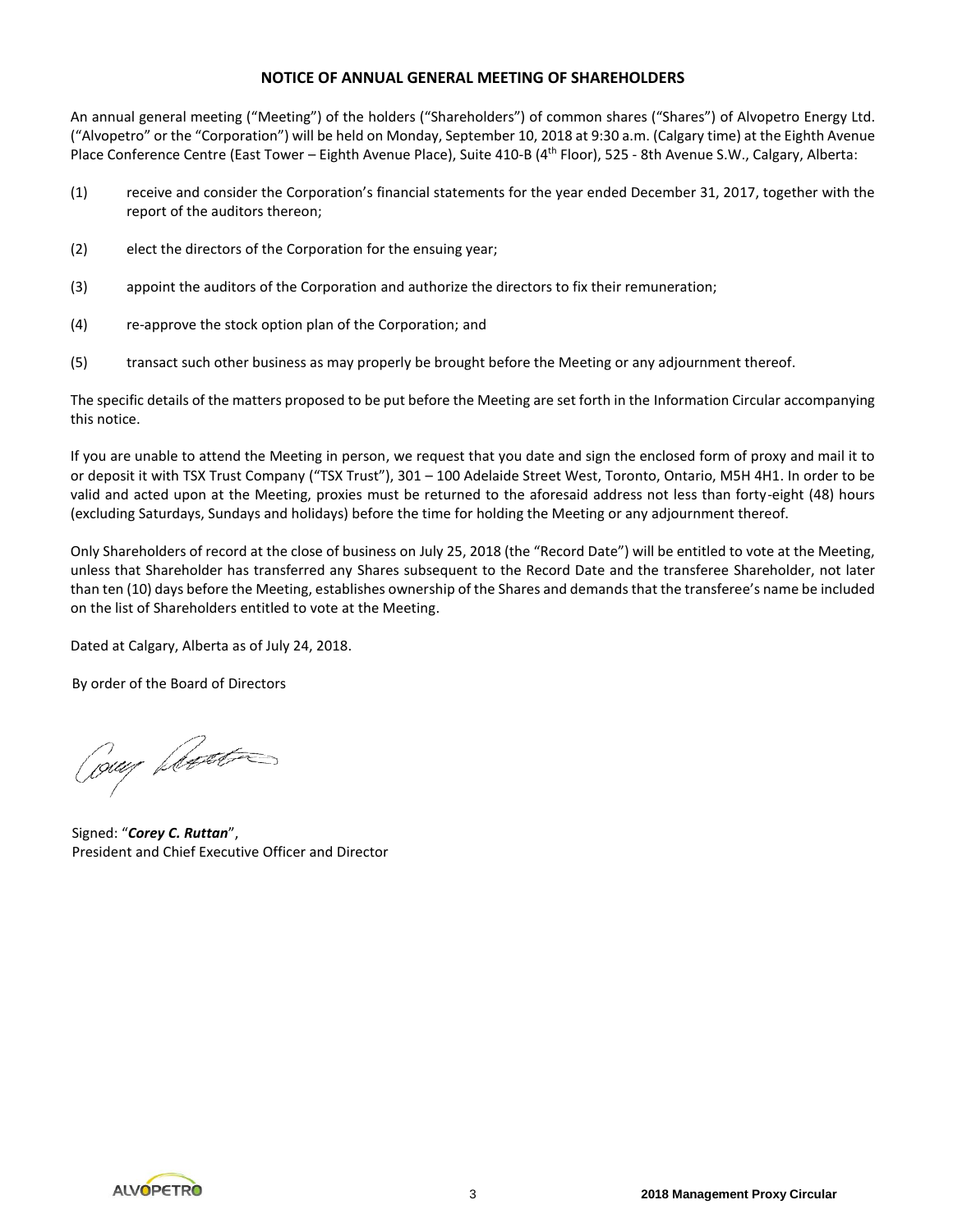## **VOTING INFORMATION**

## **Solicitation of Proxies**

This Management Information Circular ("Information Circular") is furnished in connection with the solicitation of proxies by and on behalf of management of Alvopetro Energy Ltd. ("Alvopetro" or the "Corporation") for use at the annual general meeting ("Meeting") of the holders ("Shareholders") of common shares ("Shares") of the Corporation to be held on Monday, September 10, 2018 at 9:30 a.m. (Calgary time) at the Eighth Avenue Place Conference Centre (East Tower – Eighth Avenue Place), Suite 410B ( $4<sup>th</sup>$  Floor), 525 - 8th Avenue S.W., Calgary, Alberta, and at any adjournment thereof.

References herein to "we", "our", "Alvopetro", the "Company" or the "Corporation" refer to Alvopetro Energy Ltd.

This solicitation is made on behalf of our management. We will bear the mailing costs incurred in connection with such solicitation. In addition to mailing forms of proxy, proxies may be solicited by personal interviews, or by other means of communication, by our directors, officers and employees who will not be remunerated therefor.

## **Record Date**

Only registered Shareholders of record at the close of business on July 25, 2018 (the "Record Date") will be entitled to vote at the Meeting, unless that Shareholder has transferred any Shares subsequent to that date and the transferee Shareholder, not later than ten (10) days before the Meeting, establishes ownership of the Shares and demands that the transferee's name be included on the list of Shareholders entitled to vote at the Meeting.

## **Registered Shareholder Voting**

You are a "Registered Shareholder" if your Shares are held and registered in your name and you have a share certificate or your shares are held in electronic registered form in your name through our transfer agent. A description of the ways that a Registered Shareholder can vote at the Meeting is provided below.

## *Voting Options for Registered Shareholders*

- In person at the meeting (see below);
- By proxy instruction (see below and enclosed proxy); or
- By internet (see enclosed proxy).

## *Voting in Person*

Registered Shareholders may attend the Meeting and vote their Shares in person. If you plan to attend the Meeting and wish to vote your Shares in person, do not complete or return the enclosed proxy. Your vote will be taken and counted at the Meeting. Please register with our transfer agent, TSX Trust, when you arrive at the Meeting.

## *Voting by Proxy*

Whether or not you attend the Meeting, you can appoint someone else to attend and vote as your proxyholder. You can use the enclosed proxy or any other proper form of proxy to do this.

**The persons named in the enclosed form of proxy are officers of the Corporation. As a Registered Shareholder, you have the right to appoint another person, who need not be a Shareholder, to represent you at the Meeting. To exercise this right, you should insert the name of the desired representative in the blank space provided on the form of proxy and strike out the other names or submit another appropriate proxy.**

Forms of proxy must be addressed to and reach TSX Trust Company, 301 – 100 Adelaide Street West, Toronto, Ontario, M5H 4H1, not later than 9:00 a.m. (Calgary time) on September 6, 2018 or, if applicable, forty-eight (48) hours before any adjournment of the Meeting (excluding Saturdays, Sundays, and holidays). An instrument appointing a proxy must be in writing and must be executed by you or your attorney authorized in writing or, if you are a corporation, under your corporate seal or by a duly authorized officer or attorney of the corporation.

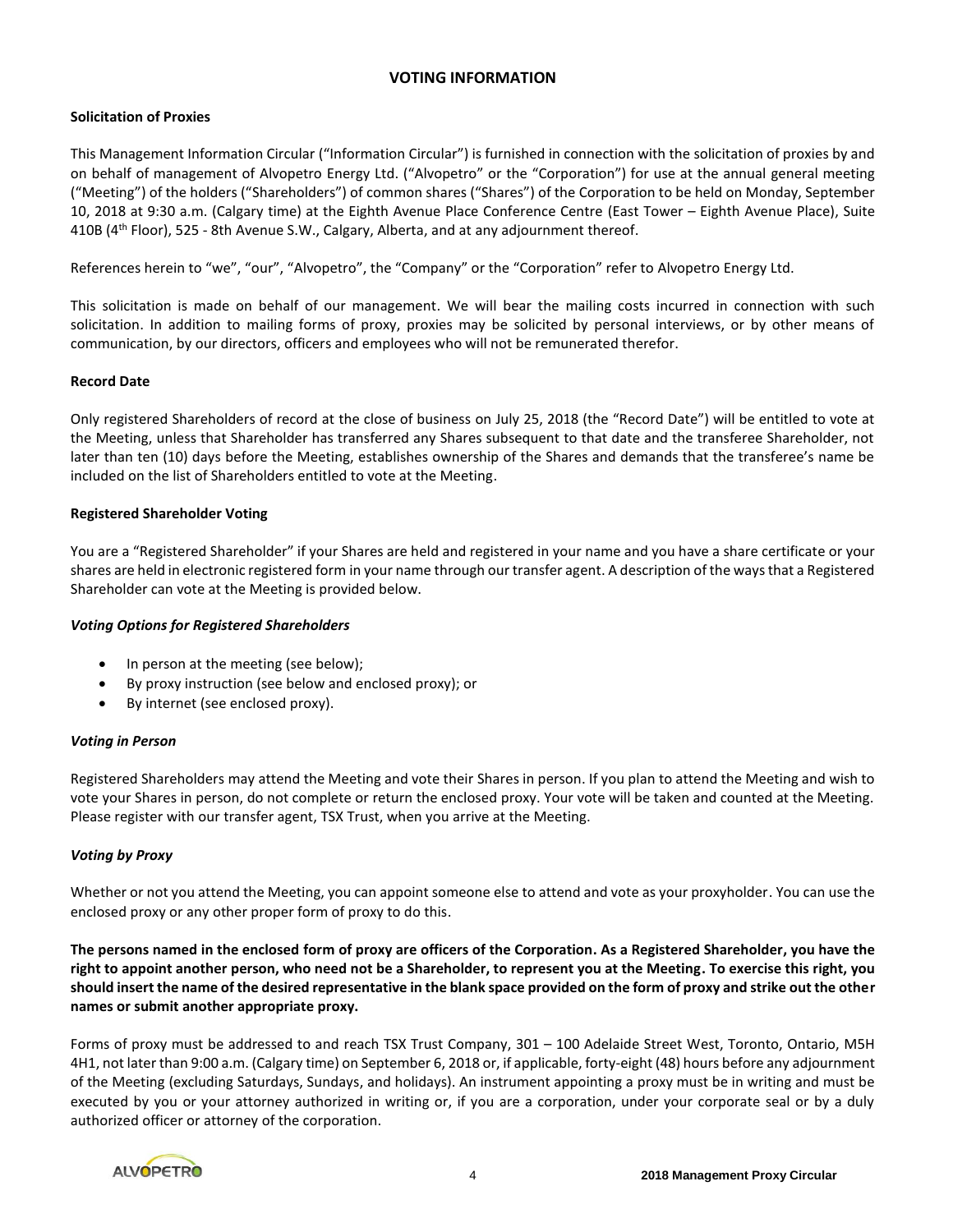You may revoke your proxy at any time prior to the Meeting. If you or the person you give your proxy to personally attends the Meeting, you or such person may revoke the proxy and vote in person. In addition to revocation in any other manner permitted by law, a proxy may be revoked by an instrument in writing executed by you or your attorney authorized in writing or, if you are a corporation, under your corporate seal or by a duly authorized officer or attorney of the corporation. To be effective the instrument in writing must be deposited either at our head office at any time up to and including the last business day before the day of the Meeting, or any adjournment thereof, at which the proxy is to be used, or with the chairman of the Meeting on the day of the Meeting, or any adjournment thereof.

## **Notice-and-Access**

The Company has elected to use the "notice-and-access" provisions under National Instrument 54-101 – *Communication with Beneficial Owners of Securities of a Reporting Issuer* and National Instrument 51-102 – *Continuous Disclosure Obligations* (the "**Notice-and-Access Provisions**") for the Meeting in respect of mailings to its Beneficial Shareholders (as defined below) and its registered holders of Common Shares ("Registered Shareholders"). The Notice-and-Access Provisions are rules developed by the Canadian Securities Administrators that reduce the volume of materials which are mailed to shareholders by allowing a reporting issuer to post online an information circular in respect of a meeting of its shareholders and related materials.

Shareholders with questions about notice-and-access can call TSX Trust Company toll free at 1-866-600-5869.

In order to receive a paper copy of this Information Circular and other relevant information, requests by Shareholders may be made up to one year from the date the Information Circular was filed on the System for Electronic Document Analysis and Retrieval ("SEDAR") by: (i) mailing a request to the Company at Suite 1700, 525 – 8th Avenue S.W., Calgary, Alberta T2P 1G1, Attention: Chief Financial Officer; (ii) calling TSX Trust Company toll free at 1-866-600-5869 (1-416-342-1091 outside of North America); or (iii) by emailing a request to [TMXEInvestorServices@tmx.com.](mailto:TMXEInvestorServices@tmx.com) The Meeting materials are also available online at the following websites: [www.sedar.com](http://www.sedar.com/) or [https://docs.tsxtrust.com/2069.](https://docs.tsxtrust.com/2069) Requests should be received August 29, 2018 in order to receive the Meeting materials in advance of such date and the Meeting date.

## **Beneficial Shareholder Voting**

You are a "Beneficial Shareholder" if your Shares are held in the name of a nominee, that is, your Shares are represented by an account statement by your bank, trust company, securities broker, trustee or other nominee, while the original certificate is lodged with CDS & Co., the nominee of CDS Clearing and Depository Services Inc.

Only proxies deposited by Shareholders whose names appear on our records as the registered holders of Shares can be recognized and acted upon at the Meeting. If you are a Beneficial Shareholder, Shares held by your broker or other nominee must be voted by them and can only be voted upon your instructions. Without specific instructions, your broker or nominee is prohibited from voting your Shares.

Applicable regulatory policy requires brokers and other nominees to seek voting instructions from beneficial owners in advance of shareholders' meetings. If you are a Beneficial Shareholder, your broker or other nominee will have included a voting instruction form with this Information Circular or other instructions or procedures detailing how to ensure your Shares are voted at the Meeting ("Voting Instruction Form"). A Beneficial Shareholder receiving a Voting Instruction Form cannot use it to vote Shares directly at the Meeting and instead must return it to the broker or nominee well in advance of the Meeting in order to have the Shares voted. **All Voting Instruction Forms are not the same and you should carefully follow the instructions in the Voting Instruction Form and comply with the deadlines set out in it if you want your Shares voted at the Meeting.** 

## **Exercise of Discretion by Proxy**

The Shares represented by proxy in favour of management nominees will be voted on any matter voted on at the Meeting. Where you specify a choice with respect to any matter to be acted upon, the Shares will be voted on any matter in accordance with the specification so made. If you do not provide instructions your Shares will be voted in favour of the matters to be acted upon as set out herein. The persons appointed under the form of proxy which we have furnished are conferred with discretionary authority with respect to amendments or variations of those matters specified in the form of proxy and notice of Meeting and with respect to any other matters which may properly be brought before the Meeting or any adjournment thereof. At the time of printing this Information Circular, we know of no such amendment, variation or other matter.

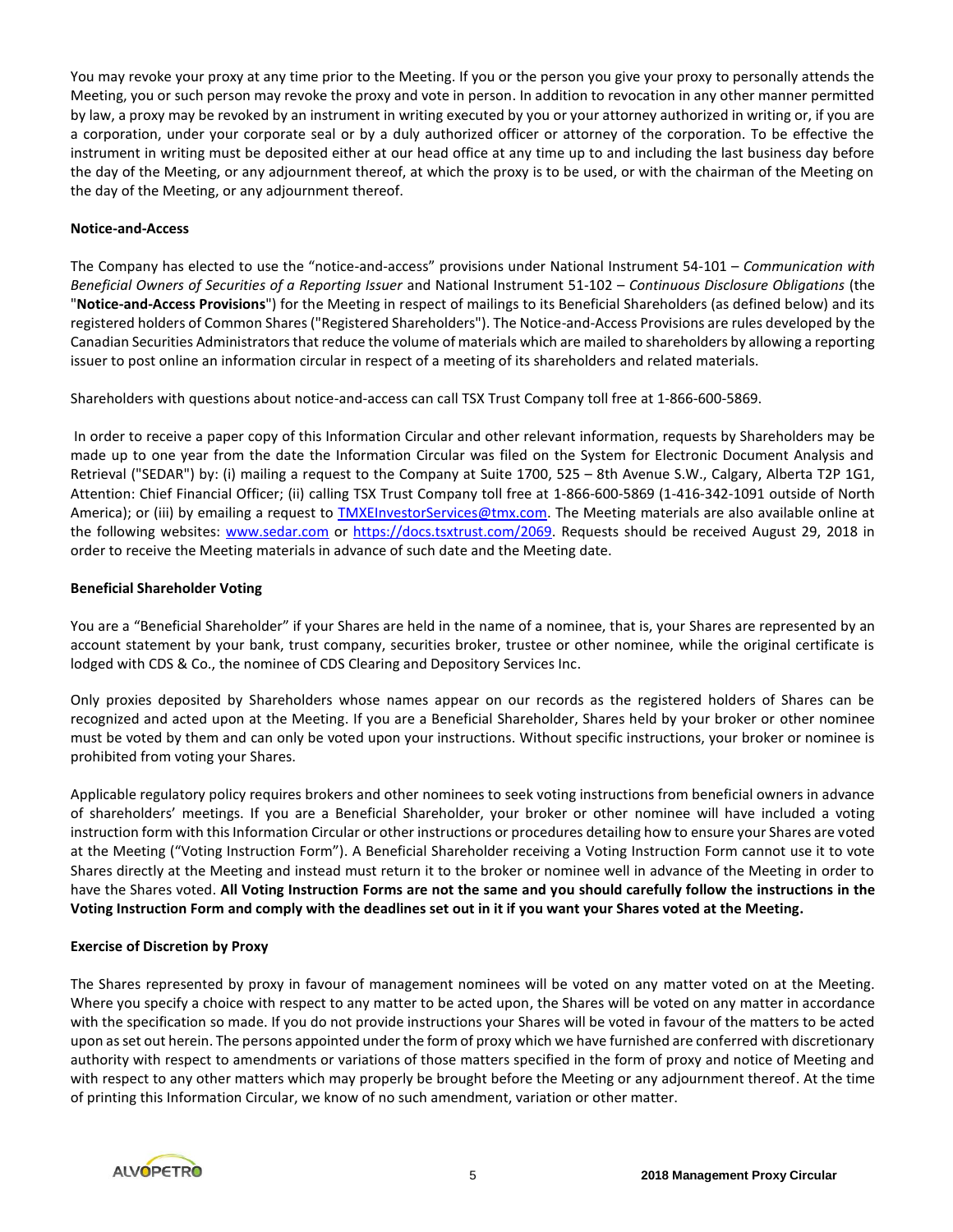## **Currency**

Except as otherwise indicated, all dollar amounts in this Information Circular are expressed in Canadian dollars and references to "\$" are to Canadian dollars.

#### **Date of Information**

Unless otherwise indicated, all information set forth in this Information Circular is given as at July 24, 2018.

#### **Interest of Certain Persons or Companies in Matters to be Acted Upon**

Our management is not aware of any material interest, direct or indirect, of any director, any proposed nominee for election as director, executive officer or anyone who has held office as such since the beginning of our last financial year, or of any associate or affiliate of any of the foregoing in any matter to be acted on at the Meeting, except as is disclosed herein.

## **Voting Securities and Principal Holders of Voting Securities**

The Company is authorized to issue an unlimited number of Shares without nominal or par value and an unlimited number of preferred shares issuable in series. As at July 24, 2018, there were 85,166,871 Shares and no preferred shares issued and outstanding. Holders of Shares are entitled to one vote for each Share held. To the best of our knowledge, as of the date hereof, no person or company beneficially owns, directly or indirectly, or controls or directs, more than 10% of the Shares, other than Rambutan Trading Limited. As of the date hereof, to the best of our knowledge, Rambutan Trading Limited holds 11,083,045 Shares of Alvopetro, representing 13.01% of the Shares outstanding.

## **BUSINESS OF THE MEETING**

## **Election of Directors**

The Articles of the Company require the Company have not less than one (1) and not more than fifteen (15) directors, with the actual number of directors holding office from time to time to be determined by the board of directors of the Company (the "Board"). The Board has resolved that the number of directors be set at six (6). Accordingly, it is proposed that six directors be elected at the Meeting to serve until the next annual meeting or until their successors are duly elected or appointed.

The persons named below are nominees of management for election as directors of the Company. Additional information with respect to each of the six (6) proposed nominees for election as director can be found under the heading "*Nominees for Election to the Board of Directors*", which sets forth each proposed director's place of residence; position held; present principal occupation; and prior occupations within the last five (5) years.

Management does not contemplate that any of the nominees will be unable to serve as a director. However, if that does occur for any reason prior to the Meeting, the persons designated in the enclosed form of proxy reserve the right to vote for other nominees in their discretion.

Voting for the election of directors will be conducted on an individual, and not slate, basis. Our Board has also adopted a majority voting policy, which provides that, unless there is a contested election, a director who receives more "withhold" votes than "for" votes must tender his or her resignation as a director promptly after the meeting. The Board will then consider such resignation and make a recommendation to the Board whether or not it should be accepted. The decision of the Board will be made within 90 days of the Meeting and announced in a press release. The director who tendered such resignation will not be part of any deliberations of the Board or any committee thereof pertaining to the resignation. For more information see "*Governance - Majority Voting Policy*".

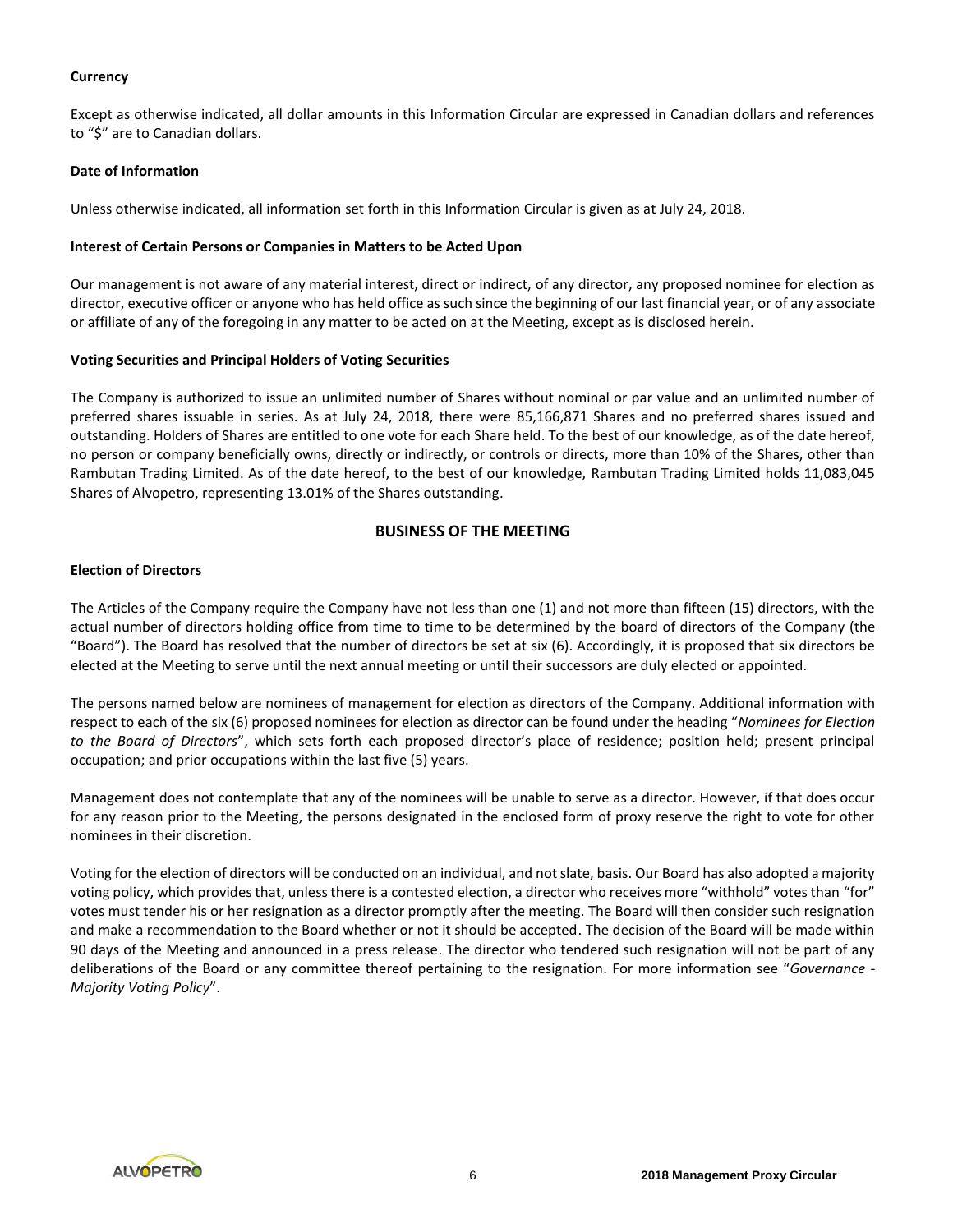**Unless otherwise directed, the persons designated in the enclosed proxy form intend to vote FOR the election of the following nominees for director at the Meeting.**

> Corey C. Ruttan Firoz Talakshi Geir Ytreland John D. Wright Kenneth R. McKinnon Roderick L. Fraser

## **Appointment of Auditors**

Management is soliciting proxies, in the accompanying form of proxy, in favour of the appointment of the firm of Deloitte LLP, Chartered Accountants, as our auditors, to hold office until the next annual meeting of the shareholders and to authorize the directors to fix their remuneration for the ensuing year. Deloitte LLP was first appointed by Alvopetro Energy Ltd. on September 29, 2013.

The audit fees paid to Deloitte LLP for the year ended December 31, 2017, are set forth on page 36 of our Annual Information Form dated March 20, 2018 for the year ended December 31, 2017, which can be found on our website at www.alvopetro.com or on SEDAR at www.sedar.com.

**Unless otherwise directed, the persons designated in the enclosed form of proxy intend to vote at the Meeting FOR the reappointment of Deloitte LLP as the Company's auditors and authorizing the Board to fix the auditors' remuneration.**

## **Re-Approval of Stock Option Plan**

The policies of the TSX Venture Exchange (the "TSXV") require all stock option grants to be made pursuant to a stock option plan approved by the Shareholders. At the present time, Alvopetro has a "rolling" stock option plan (the "Option Plan") pursuant to which directors, officers, employees and consultants of the Corporation may be awarded options to purchase Shares (the "Options"). Pursuant to the policies of the TSXV, such "rolling" plans must receive shareholder approval annually. Accordingly, Shareholders are being asked to approve the current Option Plan in accordance with Policy 4.4 of the TSXV. The terms of the Option Plan are more fully described in this Circular under the heading "*Option Plan*".

The text of the ordinary resolution to be considered at the Meeting re-approving the Option Plan is set forth below:

**BE IT RESOLVED** as an ordinary resolution of the shareholders of the Corporation as follows:

- 1. the Corporation's Stock Option Plan (the "Option Plan") is hereby approved, confirmed and ratified;
- 2. the Board of Directors from time to time is authorized to grant options in the capital stock of the Corporation pursuant to and in accordance with the Option Plan and the Corporation is authorized to reserve and issue Shares in the capital of the Corporation for issuance upon exercise of stock options granted pursuant to the Option Plan; and
- 3. any director or officer of the Corporation be and is hereby authorized to do such things and to sign, execute and deliver all documents that such director or officer may, in their discretion, determine to be necessary in order to give full effect to the intent and purpose of this resolution.

In order for the foregoing resolution to be passed, it must be approved by a majority of the votes cast by Shareholders who vote in person or by proxy at the Meeting. **It is the intention of the management designees, if named as proxy, to vote in favour of the resolution re-approving the Option Plan.**

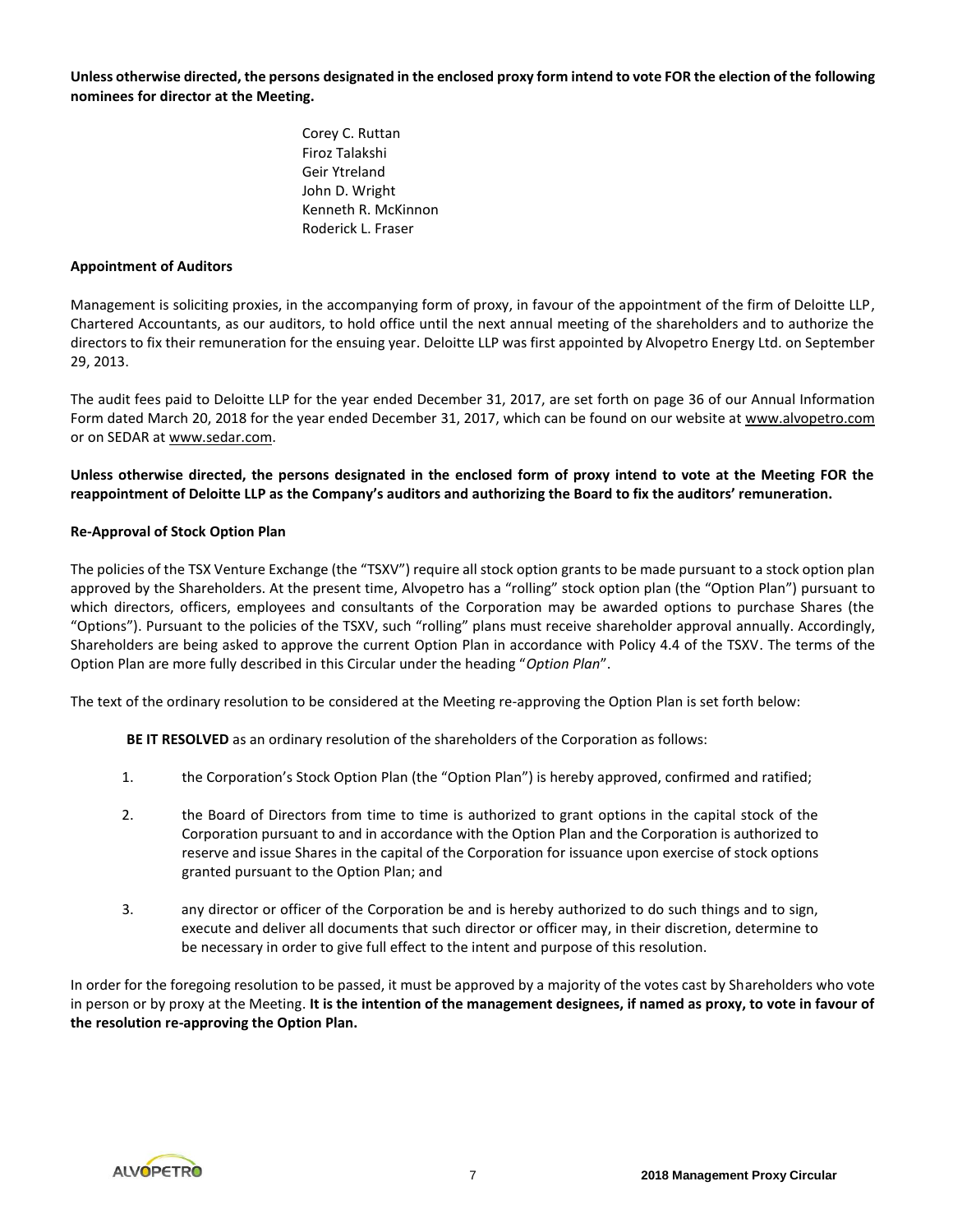## **NOMINEES FOR ELECTION TO THE BOARD OF DIRECTORS**

The following table sets out the name of each of the persons proposed to be nominated for election as a director; the principal occupations and offices of the Corporation presently held by him and for the previous five (5) years; the period during which he has served as a director of the Corporation; and the number of voting Shares of the Corporation that he has advised are beneficially owned by him, directly or indirectly, or over which control or direction is exercised by him.

| Name of Nominee,<br><b>Location of Residence and</b><br><b>Position</b> | <b>Number of Shares</b><br><b>Beneficially</b><br>Owned or<br><b>Controlled</b> | <b>Director Since</b> | <b>Present and Principal Occupation For</b><br><b>Previous Five Years</b>                                                                                                                                                                                                                                                                       |
|-------------------------------------------------------------------------|---------------------------------------------------------------------------------|-----------------------|-------------------------------------------------------------------------------------------------------------------------------------------------------------------------------------------------------------------------------------------------------------------------------------------------------------------------------------------------|
| Corey C. Ruttan <sup>(2)</sup><br>Alberta, Canada<br>Director           | 1,540,152                                                                       | September 25, 2013    | Mr. Ruttan is the President, Chief Executive Officer and Director of<br>Alvopetro and was the President and Chief Executive Officer of<br>Petrominerales Ltd. (energy company) from May 2010 to November<br>2013.                                                                                                                               |
| Firoz Talakshi <sup>(1)</sup><br>Alberta, Canada<br>Director            | 26,500                                                                          | November 19, 2013     | Since October 2012, Senior Advisor, KPMG International Corporate<br>Tax, Calgary.                                                                                                                                                                                                                                                               |
| Geir Ytreland <sup>(2)</sup><br>San Romano (LU), Italy<br>Director      | 46,004                                                                          | November 19, 2013     | Independent geologist. From 2012 to 2014, Principal Advisor at<br>Gaffney, Cline & Associates, United Kingdom.                                                                                                                                                                                                                                  |
| John D. Wright $(2)(3)$<br>Alberta, Canada<br>Chairman of the Board     | 3,826,291                                                                       | September 25, 2013    | President, Analogy Capital Advisors Inc. since March 2017. From<br>January 2017 to June 2017, Director, President and Chief Executive<br>Officer of Ridgeback Resources Inc. (energy company). President,<br>Chief Executive Officer and Director of Lightstream Resources Ltd.<br>(energy company) from May 2011 to December 2016.             |
| Kenneth R. McKinnon $(1)(3)$<br>Alberta, Canada                         | 214,581                                                                         | November 19, 2013     | Partner at Citrus Capital Partners Ltd. (advisory and consulting firm)<br>since January 2014. Vice President Legal and General Counsel of<br>Critical Mass Inc. (website design company) from March 2000 to<br>December 2014.                                                                                                                   |
| Roderick L. Fraser(1)(3)<br>New York, USA                               | 61,000                                                                          | December 16, 2013     | From October 2017 to present, non-executive Chairman of Dommo<br>Energía S.A. From August 2014 to June 2017, Managing Director and<br>Head of Oil and Gas, Latin America for MUFG Union Bank (retired June<br>2017). From November 2011 to August 2014, independent consultant<br>acting as strategic advisor for large financial institutions. |

**Notes:**

(1) Member of the Audit Committee

(2) Member of the Reserves Committee

(3) Member of the Compensation Committee

The information as to voting securities beneficially owned, directly or indirectly, is based upon information furnished to the Corporation by the nominees.

## **Cease Trade Orders**

Except as disclosed below, to the knowledge of management of the Corporation, no proposed director of the Corporation is, or within the ten (10) years before the date of this Information Circular has been, a director, chief executive officer or chief financial officer of any other issuer that:

(a) was the subject of a cease trade or similar order or an order that denied the other issuer access to any exemptions under Canadian securities legislation that lasted for a period of more than thirty (30) consecutive days that was issued while the director or executive officer was acting in the capacity as director, chief executive officer or chief financial officer; or

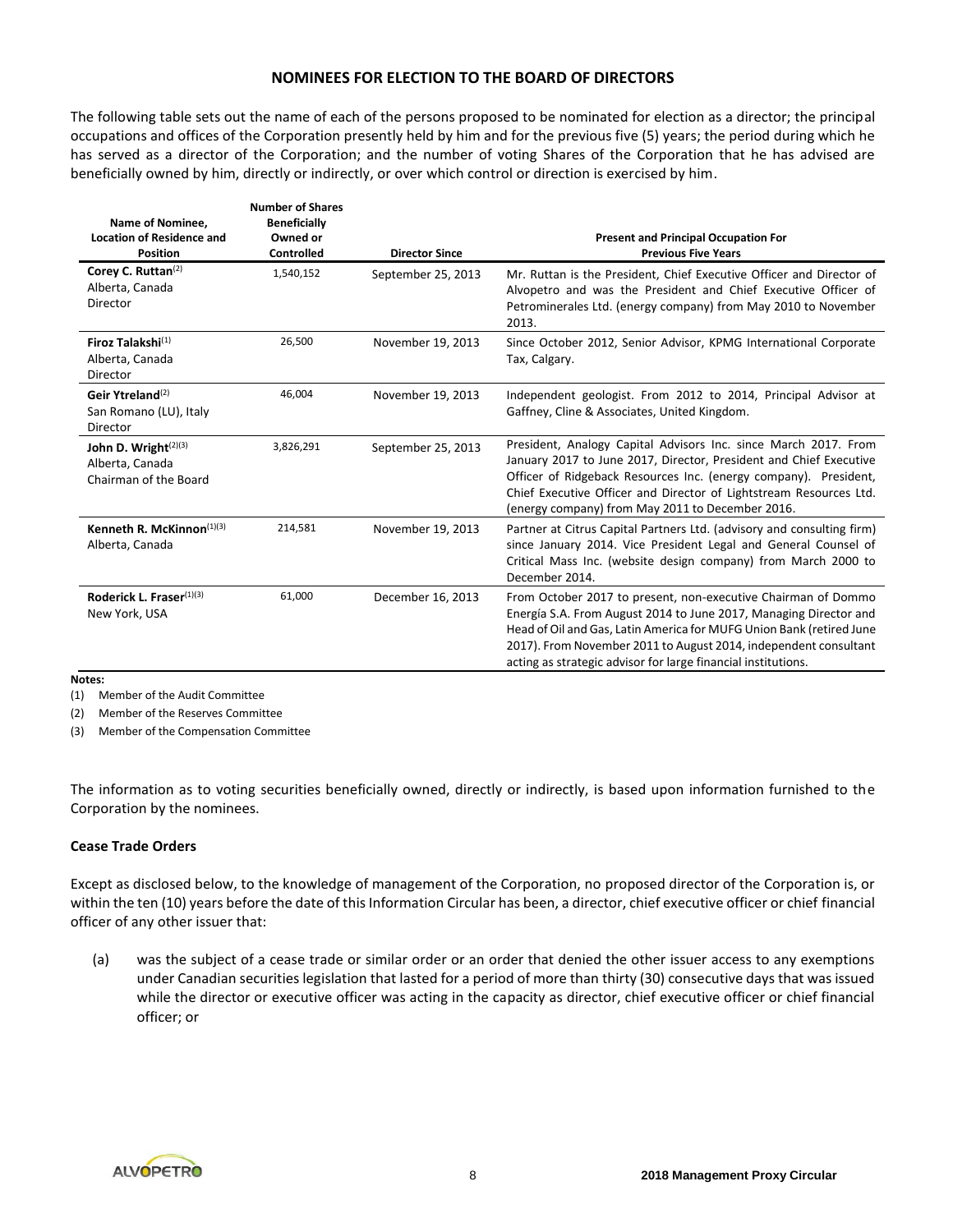(b) was subject to a cease trade order or an order that denied the relevant issuer access to any exemption under securities legislation that lasted for a period of more than thirty (30) consecutive days that was issued after the director or executive officer ceased to be a director, chief executive officer or chief financial officer and which resulted from an event that occurred while the director or executive officer was acting in the capacity as director, chief executive officer or chief financial officer.

Mr. John D. Wright was a director of Canadian Energy Exploration Inc. ("CEE") (formerly TALON International Energy, Ltd.), a reporting issuer listed on the TSX Venture Exchange, until September 15, 2011. A cease trade order (the "ASC Order") was issued on May 7, 2008 against CEE by the ASC for the delayed filing of CEE's audited annual financial statements and management's discussion and analysis for the year ended December 31, 2007 ("Annual Filings"). The Annual Filings were filed by CEE on SEDAR on May 8, 2008. As a result of the Order, the TSX Venture Exchange suspended trading in CEE's shares on May 7, 2008. In addition, on June 4, 2009 the British Columbia Securities Commission ("BCSC") issued a cease trade order (the "BCSC Order") against CEE for the failure of CEE to file its audited annual financial statements and management's discussion and analysis for the year ended December 31, 2008 and its unaudited interim financial statements and management's discussion and analysis for the three months ended March 31, 2009. CEE made application to the ASC and BCSC for revocation of the ASC Order and BCSC Order. The ASC and BCSC have issued revocation orders dated October 14, 2009 and November 30, 2009, respectively, granting full revocation of compliance-related cease trade orders issued by the ASC and the BCSC in respect of CEE.

## **Bankruptcies and Insolvencies**

Except as otherwise disclosed below, to the knowledge of management of the Corporation, no proposed director of the Corporation:

- (a) is, at the date of this Information Circular or has been within the ten (10) years before the date of this Information Circular, a director or executive officer of any Corporation that, while that person was acting in that capacity or within a year of that person ceasing to act in that capacity, became bankrupt, made a proposal under any legislation relating to bankruptcy or insolvency or was subject to or instituted any proceedings, arrangement or compromise with creditors or had a receiver, receiver manager or trustee appointed to hold its assets; or
- (b) has, within the ten (10) years before the date of this Information Circular, become bankrupt, made a proposal under any legislation relating to bankruptcy or insolvency, or was subject to or instituted any proceedings, arrangement or compromise with creditors, or had a receiver, receiver manager or trustee appointed to hold the assets of the director, officer or shareholder.

Mr. John D. Wright was a director of Spyglass Resources Corp. ("Spyglass"), a reporting issuer listed on the Toronto Stock Exchange, until his resignation on November 26, 2015, when Spyglass was placed into receivership by the Court of Queen's Bench of Alberta following an application by its creditors.

Mr. John D. Wright was the President and Chief Executive Officer and a director of Lightstream Resources Ltd. ("Lightstream") and Mr. Corey C. Ruttan and Mr. Kenneth R. McKinnon were directors of Lightstream when it obtained creditor protection under the Companies' Creditors Arrangement Act (Canada) ("CCAA") on September 26, 2016. On December 29, 2016, as a result of the CCAA sales process, substantially all of the assets and business of Lightstream were sold to Ridgeback Resources Inc. ("Ridgeback"), a new company owned by former holders of Lightstream's secured notes. Mr. Ruttan and Mr. McKinnon resigned as directors of Lightstream upon formation of the new company. Mr. Wright resigned as an officer and director of Lightstream and was concurrently appointed President and Chief Executive Officer and a director of Ridgeback upon closing of the sale transaction, a position he held to June 2017.

## **Penalties and Sanctions**

Except as disclosed below, to the knowledge of management of the Corporation, no proposed director of the Corporation has:

- (a) been subject to any penalties or sanctions imposed by a court relating to Canadian securities legislation or by a Canadian securities regulatory authority or has entered into a settlement agreement with the Canadian securities regulatory authority; or
- (b) been subject to any other penalties or sanctions imposed by a court or regulatory body that would likely be considered important to a reasonable investor in making an investment decision.

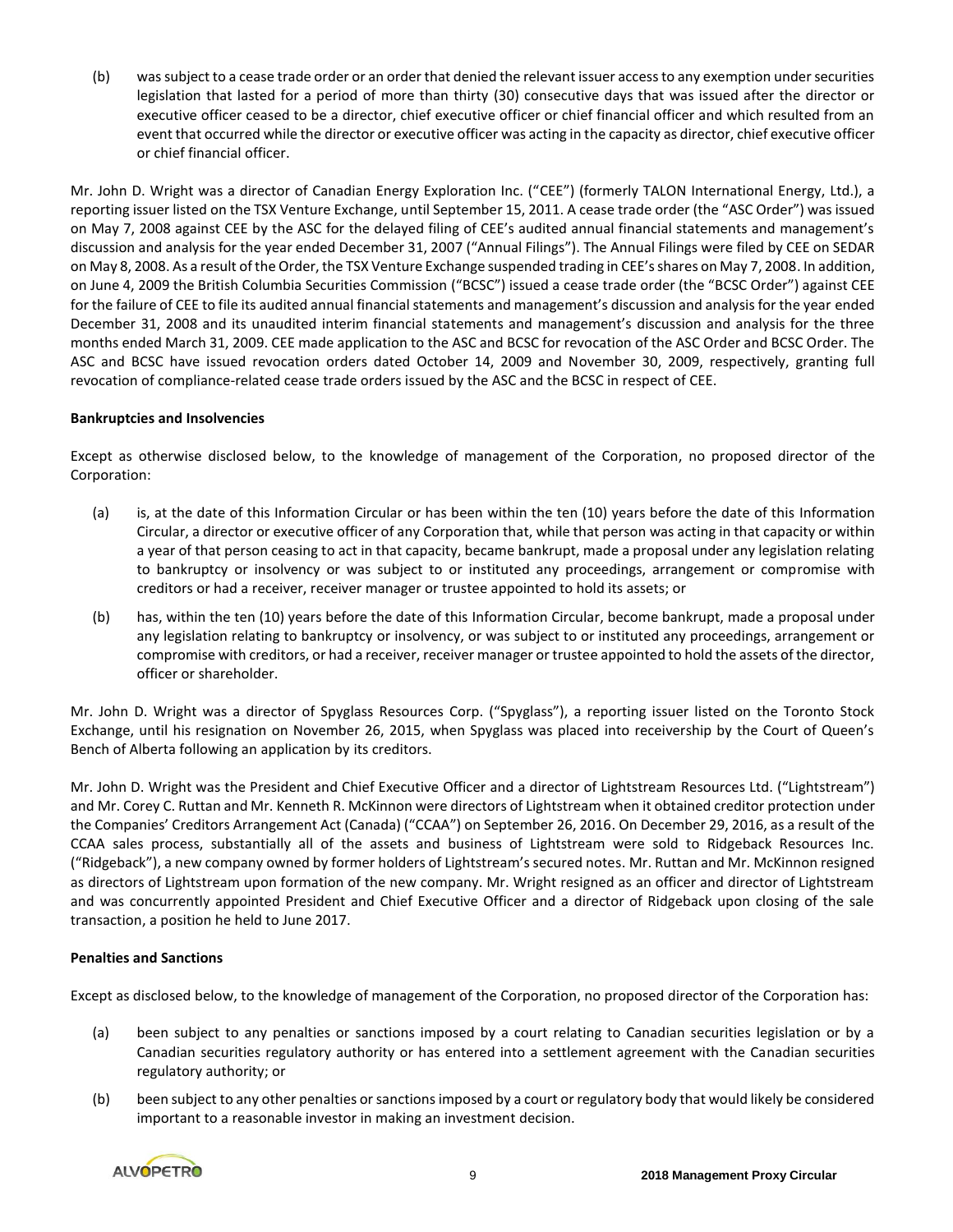Mr. Corey C. Ruttan entered into a settlement agreement with the Alberta Securities Commission ("ASC") on May 3, 2002 in respect of an insider trading violation relating to a May 17, 2000 trade. Mr. Ruttan cooperated completely in resolving the matter with the regulators. The settlement resulted in Mr. Ruttan paying an administrative penalty of \$10,000, representing a return of profits, and the costs of the proceeding in the amount of \$3,925. For a period of one year, Mr. Ruttan agreed to cease trading in securities and to not act as a director or officer of a public company. These restrictions expired on May 3, 2003. Mr. Ruttan is a Chartered Professional Accountant in good standing.

## **COMPENSATION DISCUSSION AND ANALYSIS**

## **Introduction**

This discussion describes Alvopetro's compensation program for its named executive officers for the year ended December 31, 2017, which consisted of Corey C. Ruttan, President and Chief Executive Officer and, Alison Howard, Chief Financial Officer.

## **Compensation Committee and Compensation Governance**

The members of the Compensation Committee of the Board are Kenneth R. McKinnon (Chairman), John D. Wright and Roderick L. Fraser. As required by the mandate of the Compensation Committee, all of the members of the Compensation Committee are independent directors of Alvopetro. The Compensation Committee has the ability to retain the services of independent compensation consultants to provide information and recommendations on market conditions and appropriate compensation practices.

The Compensation Committee is charged with the establishment, administration and periodic review of our compensation program. The Board believes the Compensation Committee collectively has the knowledge, experience and background required to fulfill its mandate. All of the members of the Compensation Committee possess human resources literacy, meaning an understanding of compensation theory and practice, personnel management and development, succession planning and executive development. Such knowledge and capability includes both current and prior experience working in senior roles at other organizations, which provided financial and human resources experience and involvement on board compensation committees of other entities.

The Compensation Committee of the Board of Directors met once in 2017.

#### **Executive Compensation**

The Named Executive compensation program is administered by the Compensation Committee. The President and Chief Executive Officer of Alvopetro typically attends meetings of the Compensation Committee, but does not have the right to vote on any matter before the Compensation Committee. All Compensation Committee meetings have an '*in camera'* session where the President and Chief Executive Officer and any other members of management in attendance at the Compensation Committee meeting are excused for the duration of the *in camera* session.

The Compensation Committee establishes and approves base salaries, cash bonuses, share-based compensation and benefits for the Named Executives. Each component of compensation is determined on an individual basis for each Named Executive. The Compensation Committee utilizes a compensation program based on an assessment of the overall performance of Alvopetro, relative performance of Alvopetro compared to its peers and the achievements and overall contribution of each individual Named Executive.

The Compensation Committee retains and does not delegate any of its power to determine matters of executive compensation and benefits, although the Compensation Committee will consider compensation and benefit proposals made to the Compensation Committee by the President and Chief Executive Officer. The Compensation Committee reports to the Board on the major items covered at each Compensation Committee meeting.

In addition, the Compensation Committee may consider compensation surveys completed by independent third parties when making certain decisions with respect to Named Executive compensation. While the Compensation Committee may rely on external information and advice, all of the decisions with respect to Named Executive compensation will be made by the Compensation Committee and may reflect factors and considerations other than, or that may differ from, the information and recommendations provided by independent third party surveys and compensation consultants.

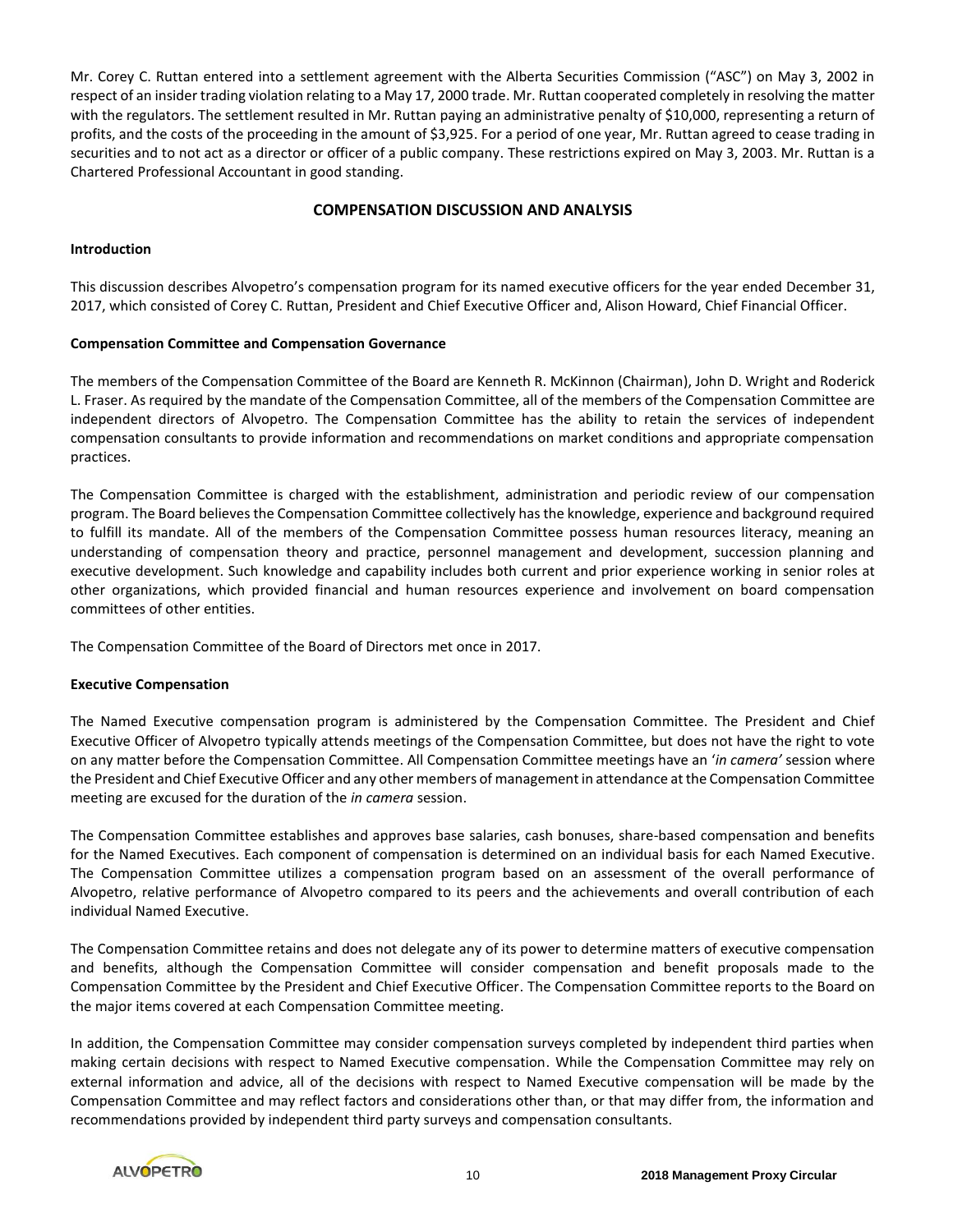#### **Risk Assessment and Oversight**

The Compensation Committee is responsible for considering the implications of the risks associated with the Corporation's compensation policies and practices. The Compensation Committee's role of approving the compensation policies and practices includes considering whether the compensation policies and practices could encourage a Named Executive to: (i) take inappropriate or excessive risks; (ii) focus on achieving short term goals at the expense of long term return to Shareholders; or (iii) excessively focus on financial and operational goals at the expense of environmental responsibility and health and safety.

## **2017 Compensation**

Base salaries provide an immediate cash incentive for the Named Executives and are generally expected to be at levels competitive with peer companies that compete with the Corporation for business opportunities and executive talent. The Compensation Committee set 2017 base annual salaries for the Named Executives of \$250,000 for the President and Chief Executive Officer and \$193,800 for the Chief Financial Officer.

The base salaries were reviewed in comparison to the Peer Comparison Group (defined below), which was selected on the basis of operational stage and size, levels of production, revenue, personnel size, operating and capital budgets, market capitalization and jurisdiction of operations. For 2017, the Peer Comparison Group consisted of PRD Energy Inc., PMI Resources Ltd., Crown Point Energy Inc., Touchstone Exploration Inc., CGX Energy Inc., Bengal Energy Ltd., Canadian Overseas Petroleum Limited, Eco (Atlantic) Oil & Gas Ltd., SDX Energy Inc., Valeura Energy Inc., Madalena Energy Inc., Condor Petroleum Inc. and Falcon Oil & Gas Ltd.

Relative to the Peer Comparison Group, the base salaries of the Named Executives of the Corporation are below average. The Named Executives recognize this is in light of the Company's recent inception, size of operations, stage of growth, and the commitment of the Named Executives to Alvopetro's growth and future success to maximize alignment with the Corporation's shareholders.

The Compensation Committee strives to provide executive compensation that motivates executives to increase long-term shareholder value through an appropriate mix of short and long-term incentives. For 2017, the Compensation Committee determined that it was most appropriate to focus on long-term incentives for the Named Executives to align the interests of the Named Executives with the interests of the Corporation's shareholders. Accordingly, for 2017, neither the President and Chief Executive Officer nor the Chief Financial Officer received an increase to their respective base salaries and no cash bonuses were paid to the Named Executives for the 2017 performance year. In addition, for 2018, the Named Executives have not received an increase to their respective base salaries. The Corporation uses the Option Plan as a part of its long-term compensation strategy for the Named Executives. Options are intended to align executive and shareholder interests by creating a direct link between compensation and share performance. During 2017 no options were granted to the President and Chief Executive Officer or to the Chief Financial Officer as the Company and the Compensation Committee determined that stock option grants would be deferred, pending successful finalization of the Caburé unitization agreement and the related gas sales agreement. As these milestones were met in 2018, on May 23, 2018, 375,000 options were granted to the President and Chief Executive Officer and 250,000 options were granted to the Chief Financial Officer. All Options granted were approved by the Compensation Committee based on its subjective assessment of the appropriate base level of Option holdings by the Named Executives after considering the Corporation's development to-date and the current capital base of the Corporation.

The Compensation Committee believes that the perquisites for the Named Executives should be limited in scope and value and be commensurate with perquisites offered by the Corporation's peers. The Corporation provides each of our Named Executives a company paid parking stall or allowance with an estimated aggregate value for both Named Executives of \$7,200 in 2017. The Company shares the cost of an additional insurance program with the President and Chief Executive Officer for him, of which the cost to the Company is disclosed under the heading "Named Executive Compensation - Summary Executive Compensation Table" under the column titled "All Other Compensation".

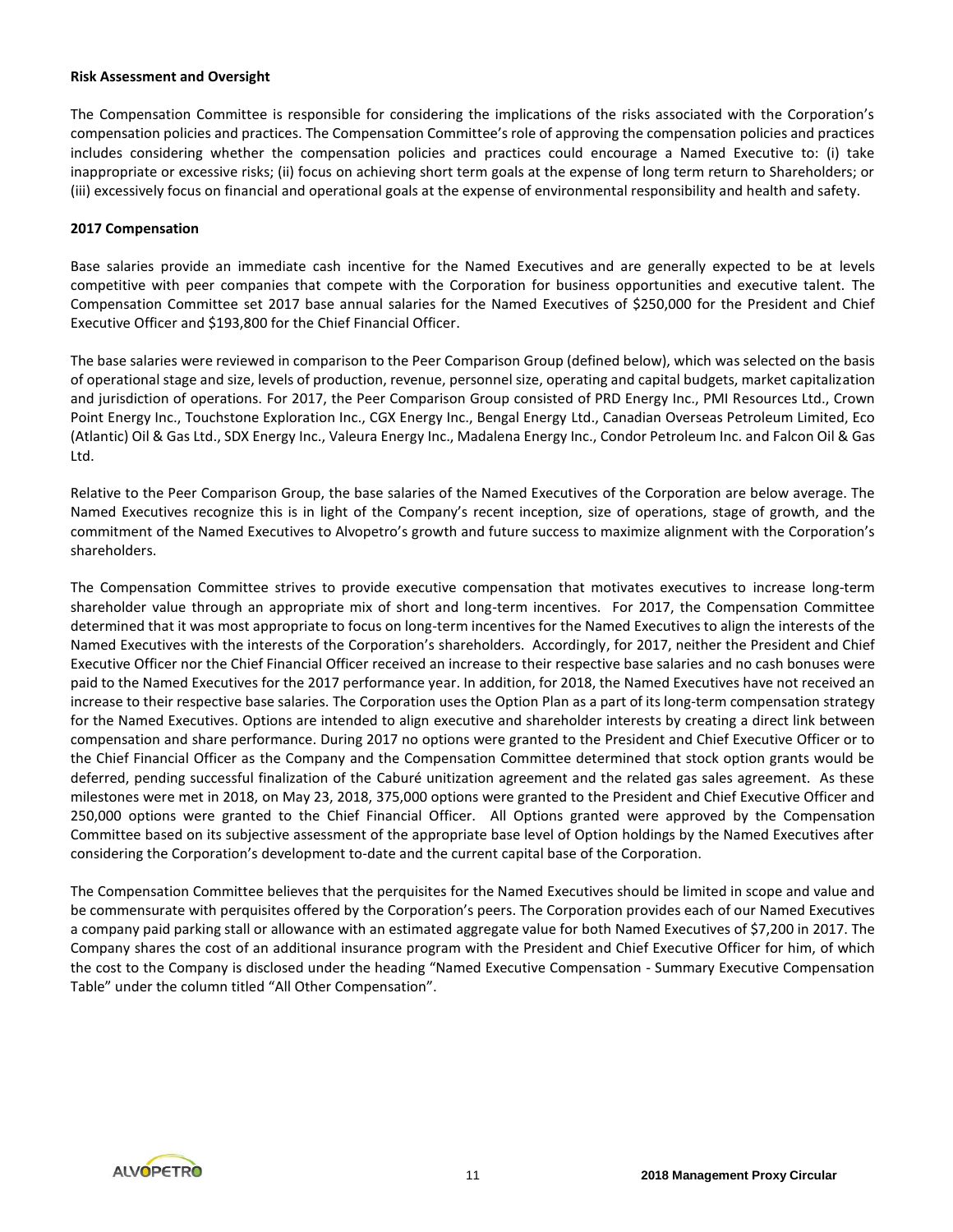#### **Hedging Activities**

The Corporation's Disclosure, Confidentiality and Trading Policy includes a provision that prohibits directors, officers and employees of the Corporation from purchasing or selling certain derivatives in respect of any security of the Corporation. This includes purchasing "puts" and selling "calls" on the Corporation's securities, as well as a prohibition on short selling the Corporation's securities. Aside from these prohibitions, the Corporation does not have a policy specifically pertaining to other financial instruments including prepaid variable forward contracts, equity swaps or units of exchange funds, which are designed to hedge or offset a decrease in market value of equity securities granted as compensation or held, directly or indirectly, by a Named Executive or director. Any transactions of this nature are subject to insider reporting requirements and are reported on the System for Electronic Disclosure by Insiders (SEDI).

## **NAMED EXECUTIVE COMPENSATION**

#### **Summary Executive Compensation Table**

The following table sets forth all annual and long-term compensation paid in respect of the Named Executives for the financial years ended December 31, 2017.

| <b>Name and Principal Position</b>                              | Year | $Salarv^{(1)}$<br><u>(\$)</u> | <b>Option-Based</b><br>Awards $(2)$<br>$($ \$) | All other<br>Compensation <sup>(3)</sup><br>$($ \$) | Total<br>Compensation<br>(\$) |
|-----------------------------------------------------------------|------|-------------------------------|------------------------------------------------|-----------------------------------------------------|-------------------------------|
|                                                                 | 2017 | 250,000                       | ۰                                              | 21,693                                              | 271,693                       |
| <b>COREY C. RUTTAN</b><br>President and Chief Executive Officer | 2016 | 244.872                       | 33,733                                         | 23,017                                              | 301,622                       |
|                                                                 | 2015 | 250,000                       | 38,999                                         | 24,285                                              | 313,285                       |
|                                                                 | 2017 | 193,800                       | $\overline{\phantom{0}}$                       | 17,458                                              | 211,258                       |
| <b>ALISON HOWARD</b><br>Chief Financial Officer                 | 2016 | 187.961                       | 22.489                                         | 17,020                                              | 227,470                       |
|                                                                 | 2015 | 193,000                       | 22.534                                         | 18,392                                              | 233,926                       |

#### **Notes:**

(1) Salary, for the purposes of the above Summary Compensation Table, includes all earning related to base salary paid to the Named Executive during the reporting year, and also includes payment for vacation days earned but not taken.

(2) Option Based Awards consist of Options granted pursuant to the Option Plan. The fair value of Options granted is estimated based on the grant date using the Black-Scholes option-pricing model. For a description of the terms of the Option Plan, see details provided herein under the heading "Stock Option Plan".

(3) The value in the column titled "All Other Compensation" includes all other compensation not reported in any other column of the table for each of the Named Executives and includes certain taxable benefits including but not limited to savings plans, parking, life insurance premiums, health spending account and fitness reimbursements, and additional health insurance plans.

#### **Outstanding Options as at December 31, 2017**

The following table sets forth, with respect to each of the Named Executives, details regarding Options outstanding as at December 31, 2017. As at December 31, 2017, there were no other share based awards outstanding to the Named Executives.

| Name                                  | <b>Number of Securities Underlying</b><br><b>Unexercised Options</b><br>$^{(ii)}$ | Option<br><b>Exercise Price</b><br>(\$) | <b>Option Expiration</b><br>Date | Value of Unexercised In-<br>the-Money Options <sup>(1)</sup><br>(\$) |
|---------------------------------------|-----------------------------------------------------------------------------------|-----------------------------------------|----------------------------------|----------------------------------------------------------------------|
|                                       | 500,000                                                                           | 1.02                                    | 16-Dec-2018                      | nil                                                                  |
|                                       | 300,000                                                                           | 0.40                                    | 24-Dec-2019                      | nil                                                                  |
| <b>COREY C. RUTTAN</b>                | 100,000                                                                           | 0.45                                    | 26-Feb-2020                      | nil                                                                  |
| President and Chief Executive Officer | 300,000                                                                           | 0.28                                    | 10-Dec-2020                      | nil                                                                  |
|                                       | 120,000                                                                           | 0.29                                    | 1-Feb-2021                       | nil                                                                  |
|                                       | 450.000                                                                           | 0.21                                    | 14-Dec-2021                      | nil                                                                  |
|                                       | 300,000                                                                           | 1.02                                    | 16-Dec-2018                      | nil                                                                  |
|                                       | 150,000                                                                           | 0.40                                    | 24-Dec-2019                      | nil                                                                  |
| <b>ALISON HOWARD</b>                  | 87,000                                                                            | 0.45                                    | 26-Feb-2020                      | nil                                                                  |
| <b>Chief Financial Officer</b>        | 150,000                                                                           | 0.28                                    | 10-Dec-2020                      | nil                                                                  |
|                                       | 90,000                                                                            | 0.29                                    | 1-Feb-2021                       | nil                                                                  |
|                                       | 300.000                                                                           | 0.21                                    | 14-Dec-2021                      | nil                                                                  |

#### **Notes:**

(1) The value of unexercised in-the-money Options is calculated for outstanding vested and unvested Stock Options based on the difference between the noted exercise price for the applicable grant and the closing price of the Corporation's Shares on the TSXV on December 31, 2017, being \$0.18.

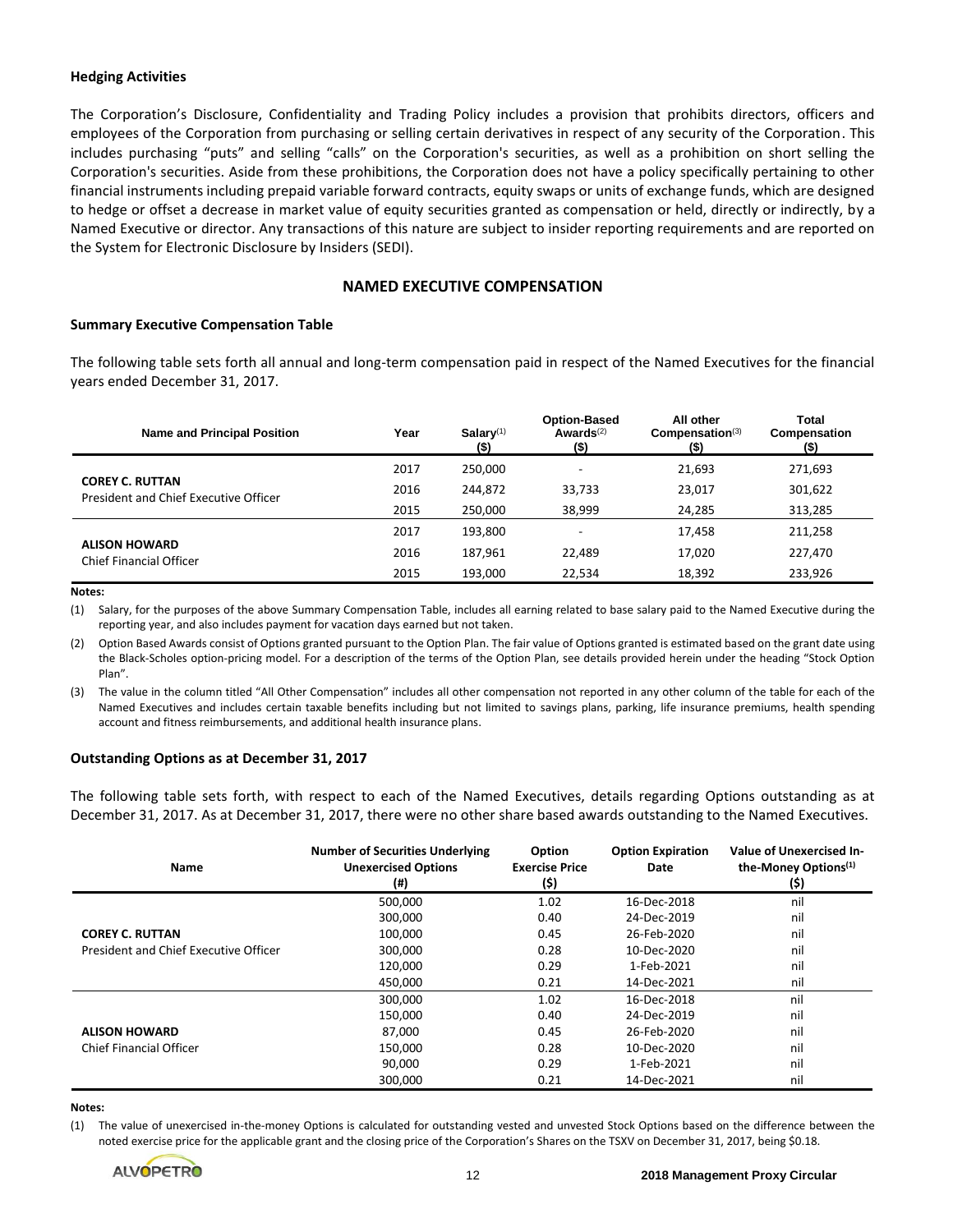## **Incentive Plan Awards – Value Vested or Earned During the Year**

None of the vested Options held by the Named Executives were in-the-money during the year ended December 31, 2017 and the Named Executives did not receive any non-equity incentive plan compensation.

#### **Pension and Retirement Plans**

The Corporation does not have any pension or retirement plan for employees or Named Executives.

## **Employment Agreements and Termination and Change of Control Benefits**

Each of the Named Executives have employment agreements with the Corporation. If the Named Executive's employment agreement is terminated without cause, or the Named Executive is Constructively Dismissed (defined below), or upon a change of control provided there exists Good Reason (as defined below), then the Named Executive is entitled to payment of an amount as set forth in the table below.

| <b>Named Executive</b>                | Payment upon Change of Control provided Constructive Dismissal Occurs                                                                                                                                                                                           |
|---------------------------------------|-----------------------------------------------------------------------------------------------------------------------------------------------------------------------------------------------------------------------------------------------------------------|
| President and Chief Executive Officer | Equal to the cash equivalent of his base salary for twenty four (24) months, as well as the cash equivalent<br>of the average of his prior two (2) years' annual bonus (both cash and share based incentive components)<br>multiplied by two (2).               |
| Chief Financial Officer               | Equal to the cash equivalent of her base salary for twelve (12) months, as well as the cash equivalent of the<br>average of her prior two (2) years' annual bonus (both cash and share based incentive components)<br>multiplied by one and a half times (1.5). |

In the employment agreements, "Constructive Dismissal" means one or more of the following changes in the circumstances of the Named Executive's employment: (i) material reduction or diminution in the position, level of authority, responsibility, duties or reporting relationship of the Named Executive; (ii) a material reduction in the Named Executive's base salary; (iii) a material reduction in the value of the Named Executive's benefits plans, incentive plans or vacation; or (iv) the elimination by the Corporation of the Corporation's bonus or incentive plans without a materially similar replacement; or (v) a requirement to relocate to another city, province or country. "Good Reason" means one or more of the following changes in the Named Executive's employment following a Change of Control: (i) a Constructive Dismissal of the Named Executive; (ii) the assignment to the Named Executive of any duties materially inconsistent with his or her current duties and responsibilities as an Named Executive of the Company or a material alteration in the nature of his responsibilities or duties or reporting relationship from those in effect immediately prior to a Change in Control of the Corporation; (iii) a material change to the market capitalization of the Corporation following a Change of Control.

#### **Estimated Payment Made to Named Executive Officers upon Termination of Employment Agreements**

The following table provides a calculation of the payments that would have to be made to the Named Executives pursuant to their applicable employment agreement under the noted events with and without a deemed change of control. All payments are calculated assuming the date of the termination event was, and if applicable, a change of control occurred, on December 31, 2017. The disclosed values represent payments made pursuant to the terms of the employment agreements.

|                 |                                                                                 | <b>WITHOUT A CHANGE OF CONTROL</b>                                   | WITH A CHANGE OF CONTROL                                                     |                                                                                |
|-----------------|---------------------------------------------------------------------------------|----------------------------------------------------------------------|------------------------------------------------------------------------------|--------------------------------------------------------------------------------|
| Name            | Payment made in the<br><b>Event of Termination</b><br><b>With Cause</b><br>(\$) | Payment made in the Event<br>of Termination Without<br>Cause<br>(\$) | Payment made in the<br><b>Event of Retirement or</b><br><b>Death</b><br>(\$) | Payment made<br><b>Following a Change</b><br>of Control <sup>(1)</sup><br>(\$) |
| Corey C. Ruttan | nil                                                                             | 517,319                                                              | nil                                                                          | 517,319                                                                        |
| Alison Howard   | nil                                                                             | 202.459                                                              | nil                                                                          | 202.459                                                                        |

#### **Notes:**

(1) The calculations in this table are based on the assumption that upon a change of control, Good Reason exists.

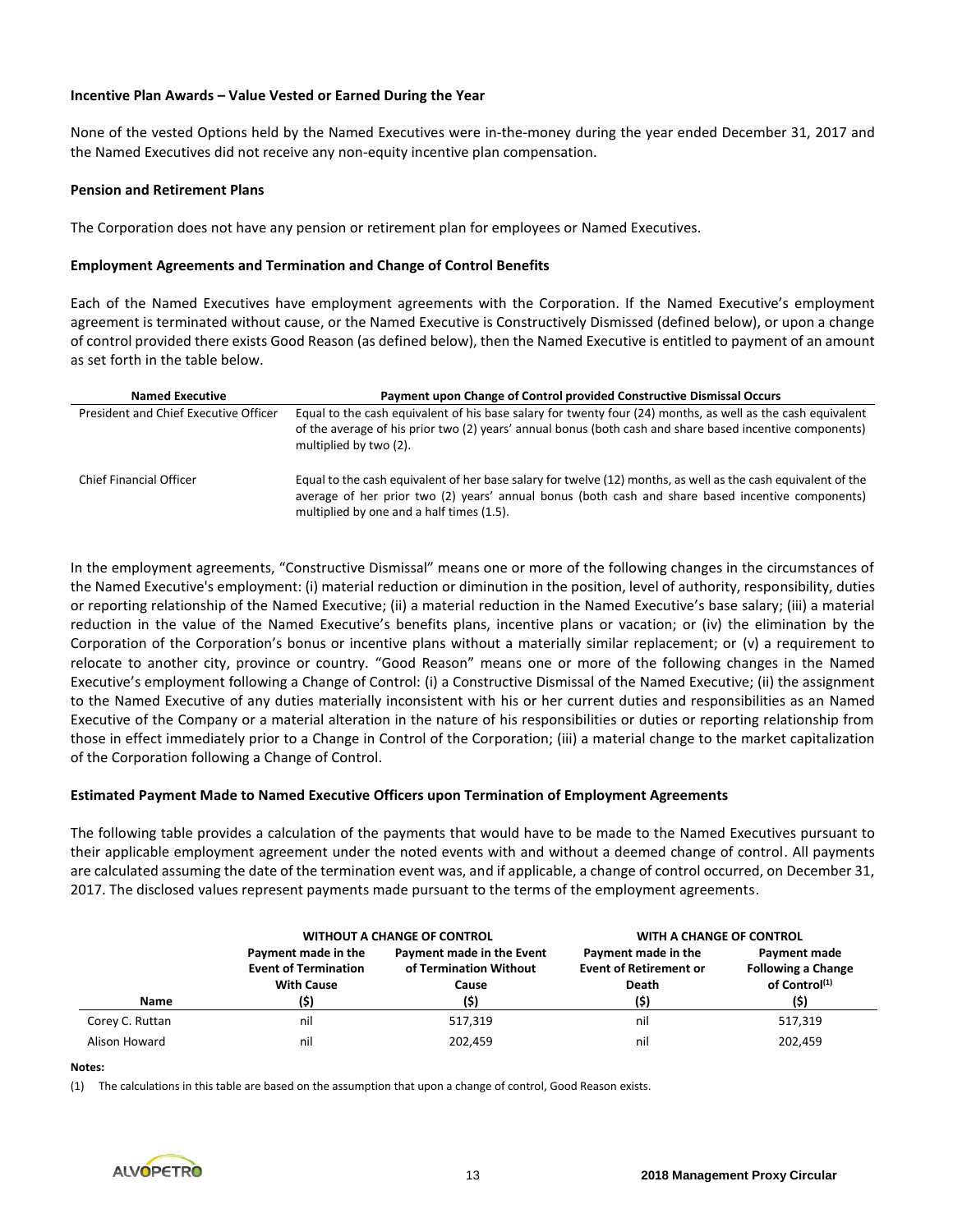## **COMPENSATION OF DIRECTORS**

## **General**

The Compensation Committee is responsible to recommend for consideration and approval by the Board as a whole the compensation program for our Directors. The main objectives of our compensation program for our Directors is to attract and retain the services of the most qualified Directors, compensate our Directors in a manner that is commensurate with the risks and responsibilities assumed in Board membership and is competitive with our peers and align the interests of our Directors with Shareholders. Corey C. Ruttan, the President and Chief Executive Officer of Alvopetro, is also a director. Mr. Ruttan does not receive any compensation specifically in relation to his duties as a director and references to the directors under this heading do not include him.

## **Directors' Compensation Table**

The table below sets out the compensation provided to non-management directors in 2017. The fair value of the Options is estimated based on the grant date using the Black-Scholes option-pricing model. For a description of the terms of the Option Plan, see under the heading "Stock Option Plan". During 2017 no options were granted to the Directors pending successful finalization of the Caburé unitization agreement and the related gas sales agreement. As these milestones were met in 2018, on May 23, 2018, 50,000 options were granted to each of Messrs. Talakshi, Ytreland, McKinnon and Fraser and 60,000 options were granted to Mr. Wright.

| Name                | <b>Cash Fees Earned</b><br>(\$) | <b>Option-Based Awards</b><br>(\$) | <b>Total</b><br>(\$) |
|---------------------|---------------------------------|------------------------------------|----------------------|
| Firoz Talakshi      | 10,000                          | ۰                                  | 10,000               |
| Geir Ytreland       | 10,000                          |                                    | 10,000               |
| John D. Wright      | 10,000                          | ۰                                  | 10,000               |
| Kenneth R. McKinnon | 10,000                          | ۰                                  | 10,000               |
| Roderick L. Fraser  | 10,000                          | $\overline{\phantom{a}}$           | 10,000               |

#### **Notes:**

(1) Option Based Awards consist of Options granted pursuant to the Option Plan. The fair value of Options granted is estimated based on the grant date using the Black-Scholes option-pricing model. For a description of the terms of the Option Plan, see details provided herein under the heading "Stock Option Plan".

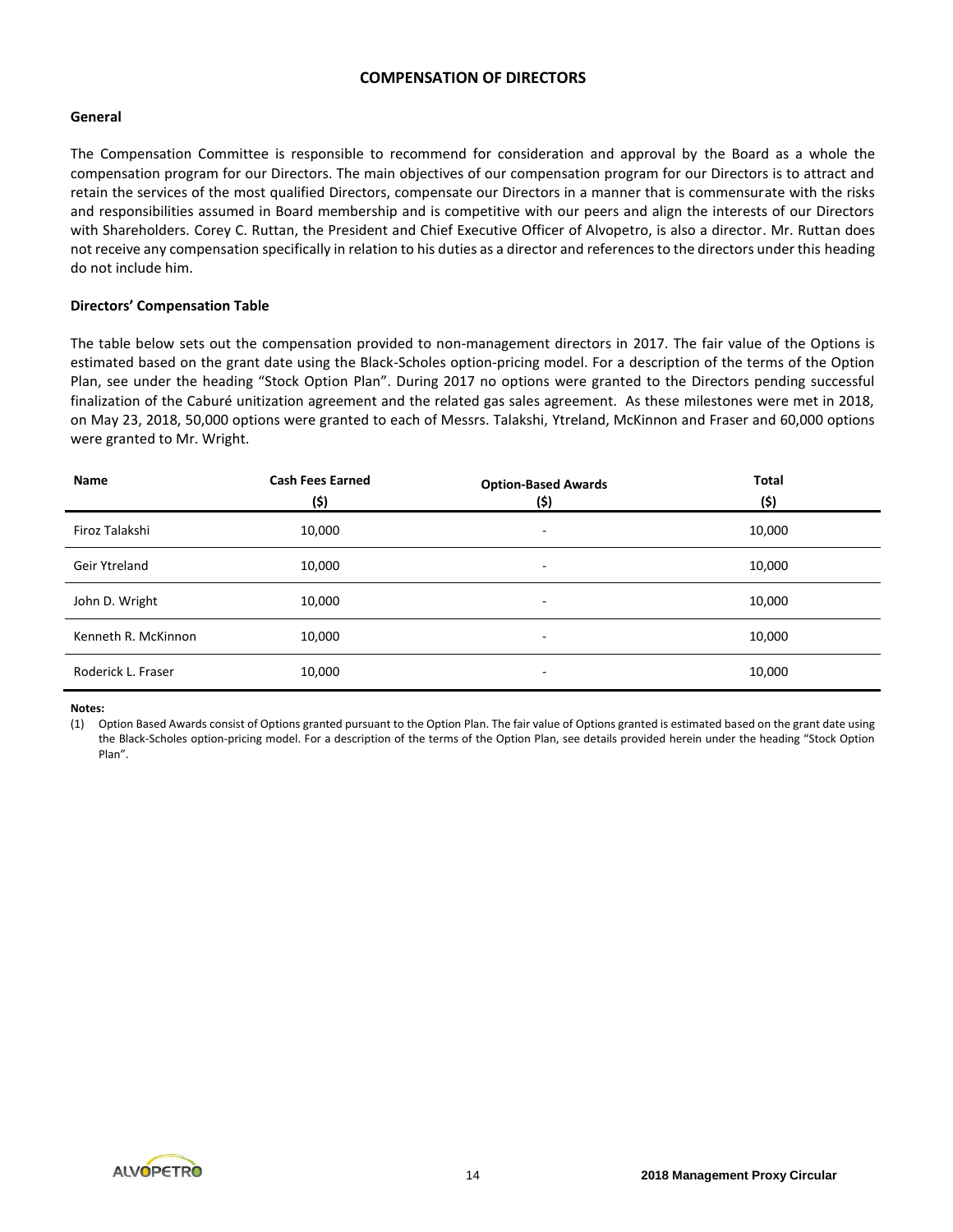## **Outstanding Options as at December 31, 2017**

The following table sets forth, with respect to each of the directors, details regarding Options outstanding as at December 31, 2017.

| <b>Name</b>         | <b>Number of Securities Underlying</b><br><b>Unexercised Options</b><br>$($ #) | <b>Option Exercise</b><br>Price<br>(\$) | <b>Option Expiration</b><br><b>Date</b> | Value of Unexercised In-the-<br>Money Options <sup>(1)</sup><br>(\$) |
|---------------------|--------------------------------------------------------------------------------|-----------------------------------------|-----------------------------------------|----------------------------------------------------------------------|
|                     | 88,149                                                                         | 1.02                                    | 16-Dec-2018                             | nil                                                                  |
|                     | 45,000                                                                         | 0.40                                    | 24-Dec-2019                             | nil                                                                  |
| Firoz Talakshi      | 45,000                                                                         | 0.28                                    | 10-Dec-2020                             | nil                                                                  |
|                     | 45,000                                                                         | 0.21                                    | 14-Dec-2021                             | nil                                                                  |
|                     | 83,252                                                                         | 1.02                                    | 16-Dec-2018                             | nil                                                                  |
|                     | 42,500                                                                         | 0.40                                    | 24-Dec-2019                             | nil                                                                  |
| Geir Ytreland       | 42,500                                                                         | 0.28                                    | 10-Dec-2020                             | nil                                                                  |
|                     | 42,500                                                                         | 0.21                                    | 14-Dec-2021                             | nil                                                                  |
|                     | 107,738                                                                        | 1.02                                    | 16-Dec-2018                             | nil                                                                  |
|                     | 55,000                                                                         | 0.40                                    | 24-Dec-2019                             | nil                                                                  |
| John D. Wright      | 55,000                                                                         | 0.28                                    | 10-Dec-2020                             | nil                                                                  |
|                     | 55,000                                                                         | 0.21                                    | 14-Dec-2021                             | nil                                                                  |
|                     | 90,597                                                                         | 1.02                                    | 16-Dec-2018                             | nil                                                                  |
|                     | 46,250                                                                         | 0.40                                    | 24-Dec-2019                             | nil                                                                  |
| Kenneth R. McKinnon | 46,250                                                                         | 0.28                                    | 10-Dec-2020                             | nil                                                                  |
|                     | 46,250                                                                         | 0.21                                    | 14-Dec-2021                             | nil                                                                  |
|                     | 85,700                                                                         | 1.02                                    | 16-Dec-2018                             | nil                                                                  |
|                     | 43,750                                                                         | 0.40                                    | 24-Dec-2019                             | nil                                                                  |
| Roderick L. Fraser  | 43,750                                                                         | 0.28                                    | 10-Dec-2020                             | nil                                                                  |
|                     | 43,750                                                                         | 0.21                                    | 14-Dec-2021                             | nil                                                                  |
|                     |                                                                                |                                         |                                         |                                                                      |

#### **Notes:**

(1) The value of unexercised in-the-money Options is calculated for outstanding vested and unvested Stock Options based on the difference between the noted exercise price for the applicable grant and the closing price of the Corporation's Shares on the TSXV on December 31, 2017, being \$0.18.

#### **Incentive Plan Awards – Value Vested or Earned During the 2017 Year**

None of the vested Options held by the Directors were in-the-money during the year ended December 31, 2017 and the Directors did not receive any non-equity incentive plan compensation.

## **SECURITIES AUTHORIZED FOR ISSUANCE UNDER EQUITY COMPENSATION PLANS**

The following table sets forth information with respect to the Option Plan, as at December 31, 2017. The Corporation has in place an Incentive Share Plan (see "Equity Compensation Plans"), however, no incentive shares ("Incentives") have yet been granted or issued pursuant to the Incentive Share Plan.

| Number of securities to be issued upon | Weighted average exercise price of | Number of securities remaining available |
|----------------------------------------|------------------------------------|------------------------------------------|
| exercise of Options                    | outstanding Options                | for future issuance under Option Plan    |
| 6,538,936                              | \$0.52                             | 1.977.751                                |

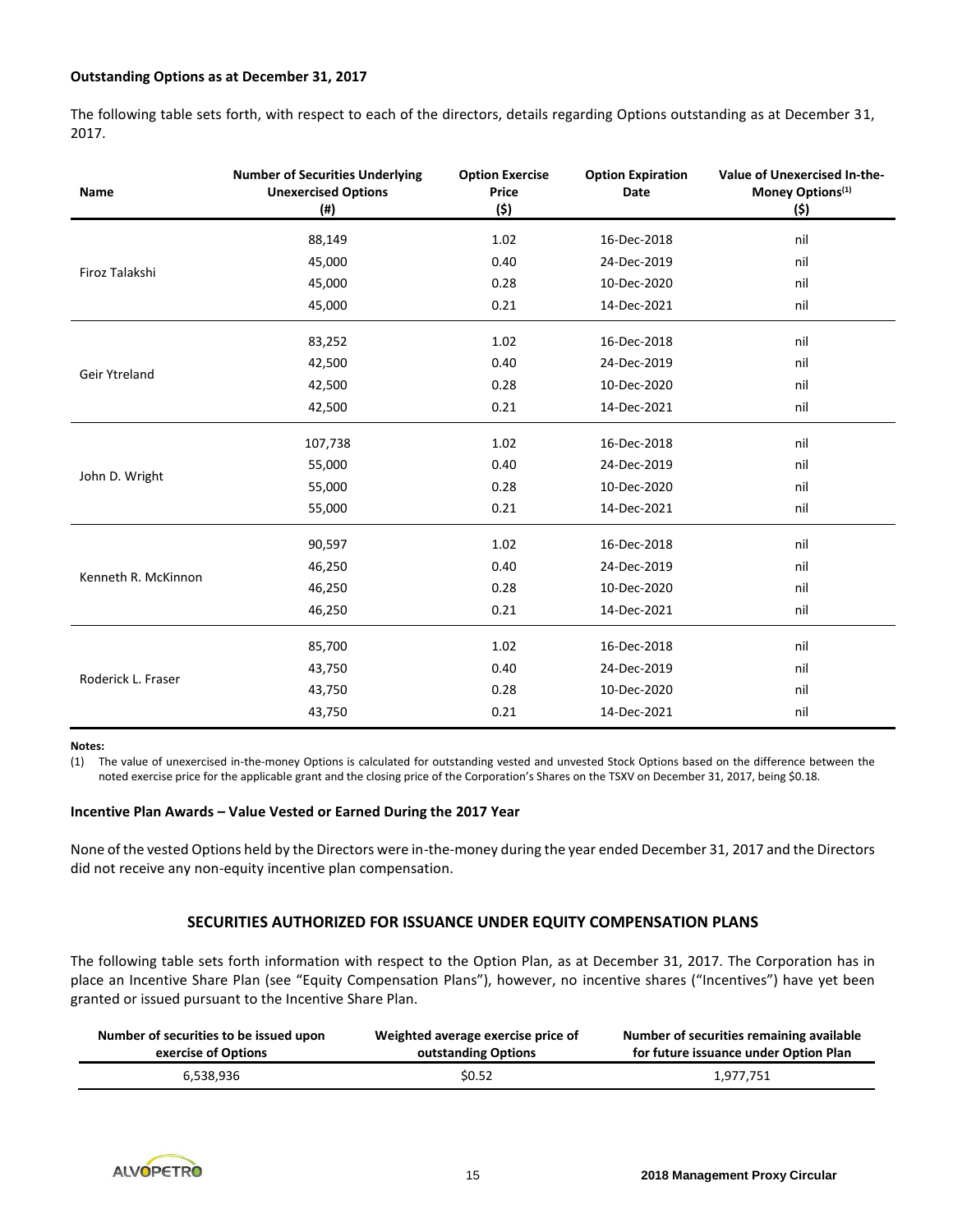## **EQUITY COMPENSATION PLANS**

## **STOCK OPTION PLAN**

#### **General**

The purpose of the Option Plan is to provide the directors, officers, employees and consultants of Alvopetro (the "Participants") with an opportunity to purchase Shares and to benefit from the appreciation thereof. This will provide an increased incentive for the Participants to contribute to the future success and prosperity of Alvopetro, thus enhancing the value of the Shares for the benefit of all the shareholders and increasing the ability of Alvopetro to attract and retain individuals of exceptional skill.

The Option Plan is administered by the Board, but the Board may delegate administration to a committee of the Board consisting of not less than three directors. The Board may, from time to time, adopt such rules and regulations for administering the Option Plan as it may deem proper and in the best interests of Alvopetro.

## **Option Grants and Exercise Price**

Under the Option Plan, the Board may, from time to time, grant options ("Options") to such Participants as it chooses and, subject to the restrictions described below, in such numbers as it chooses.

The exercise price of each Option is fixed by the Board when the Option is granted, provided that such price shall not be less than the volume weighted average trading price per share for the Shares on the TSXV (or, if the Shares are not then listed and posted for trading on TSXV, on such stock exchange in Canada on which such shares are listed and posted for trading as may be selected for such purpose by the Board) for the five consecutive trading days ending on the last trading day preceding the date that the Option is granted.

Options granted to Participants are non-assignable.

## **Limits on Option Grants**

The aggregate number of Shares that may be reserved for issuance at any time under the Option Plan, together with any Shares reserved for issuance under any other share compensation arrangement implemented by Alvopetro after the date of the adoption of the Option Plan, shall be equal to 10% of outstanding Shares (on a non-diluted basis) outstanding at that time. In addition, any grant of Options under the Option Plan shall be subject to the following restrictions:

- (a) the aggregate number of Shares reserved for issuance pursuant to Options granted to any one person, when combined with any other share compensation arrangement, may not exceed 5% of the outstanding Shares (on a non-diluted basis);
- (b) the aggregate number of Shares reserved for issuance pursuant to Options granted to Insiders (as defined in exchange polices) pursuant to the Option Plan, when combined with any other share compensation arrangement, may not exceed 10% of the outstanding Shares (on a non-diluted basis);
- (c) the aggregate number of Shares issued within any one year period to Insiders pursuant to Options, when combined with any other share compensation arrangement, may not exceed 10% of the outstanding Shares (on a non-diluted basis);
- (d) the aggregate number of Shares reserved for issuance pursuant to Options granted to any one person who is a Consultant (as defined in exchange polices) in any twelve (12) month period, may not exceed 2% of the issued and outstanding Shares (on a non-diluted basis); and
- (e) the aggregate number of Shares reserved for issuance pursuant to Options granted to individuals conducting Investor Relations Activities (as defined in exchange polices) in any twelve (12) month period, may not exceed 2% of the issued and outstanding Shares (on a non-diluted basis).

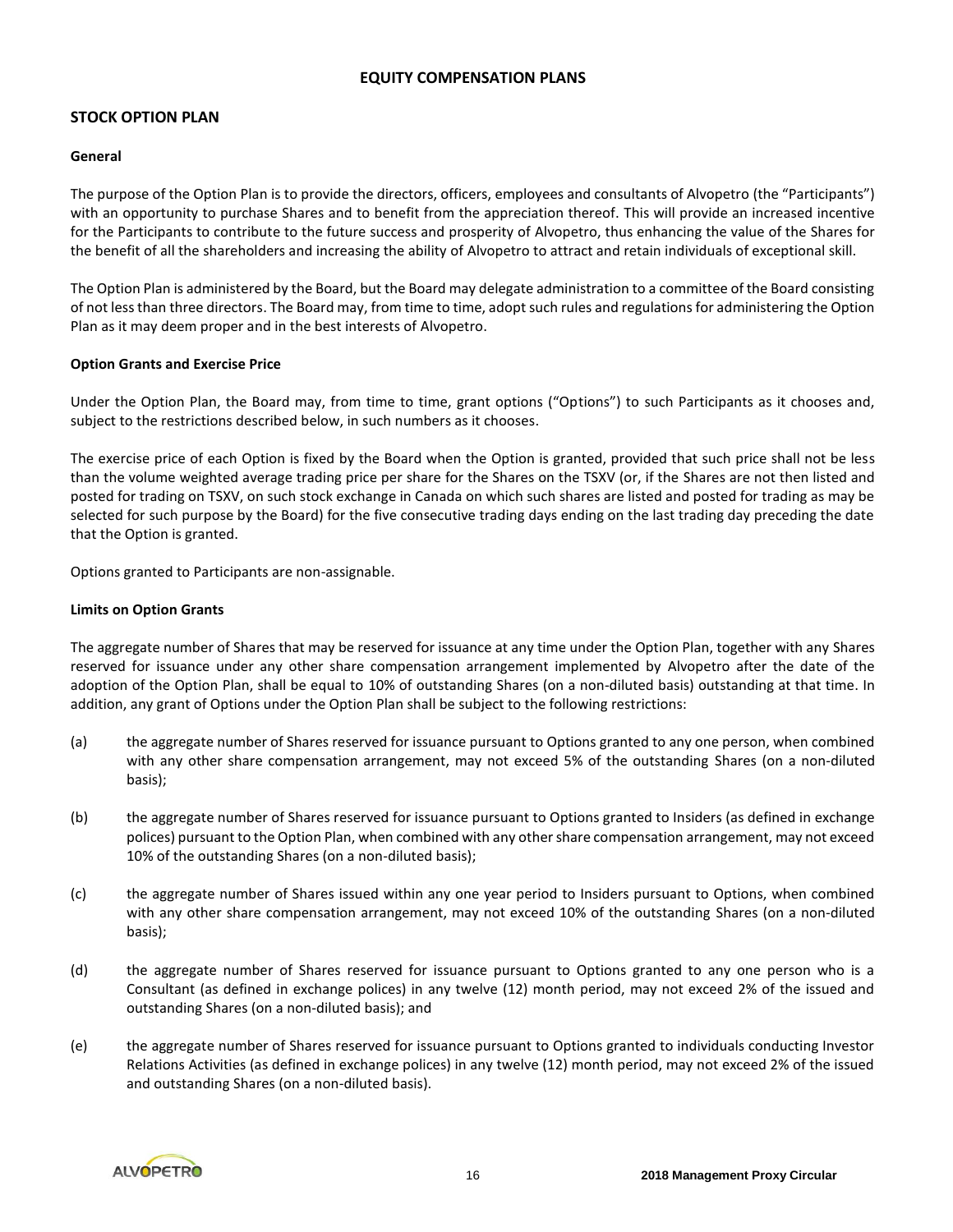## **Expiry**

The expiry date of Options granted pursuant to the Option Plan is set by the Board, but must not be later than ten years from the date of grant. Typically, Options granted expire after five years. In the event that any Option expires during, or within two business days after, a self-imposed blackout period on trading securities of Alvopetro, such expiry date will be deemed to be extended to the tenth day following the end of the blackout period.

In the event of the Participant ceasing to be a director, officer, employee or consultant of Alvopetro for any reason other than death (including the resignation or retirement of the Participant as a director, officer or employee of Alvopetro or the termination by Alvopetro of the employment of the Participant or the termination by Alvopetro or the Participant of the consulting arrangement with the Participant), all unvested Options held by such Participant shall immediately cease and terminate and be of no further force or effect and all vested Options held by such Participant shall cease and terminate and be of no further force or effect on the earlier of the expiry time of the Option and the thirtieth day following: (i) the effective date of such resignation or retirement; (ii) the date the notice of termination of employment is given by Alvopetro; or (iii) the date the notice of termination of the consulting agreement is given by Alvopetro to the Participant, as the case may be. Notwithstanding the foregoing, in the event of termination for cause, such Option shall cease and terminate immediately upon the date notice of termination of employment for cause is given by Alvopetro and shall be of no further force or effect whatsoever as to the Shares in respect of which an Option has not previously been exercised.

If a Participant dies, the legal representatives of the Participant may exercise the vested Options held by the Participant within a period after the date of the Participant's death as determined by the Board, provided that such period shall not extend beyond 6 months following the death of the Participant or exceed the expiry date of such Option.

## **Vesting**

The vesting period or periods of Options granted under the Option Plan is determined by the Board at the time of grant. The Board may, in its sole discretion at any time, accelerate vesting of Options previously granted. In the event a change of control of Alvopetro, as defined in the Option Plan, is contemplated or has occurred, all Options which have not otherwise vested in accordance with their terms shall vest and be exercisable at such time as is determined by the Board.

#### **Exercise**

Participants may exercise vested Options by providing a notice in writing signed by the Participant to Alvopetro together with payment in full of the exercise price for the Shares which are the subject of the exercise. Alvopetro will not provide Participants with financial assistance for the exercise of Options.

## **Amendments to the Option Plan**

The Board may amend the Option Plan and any Options granted thereunder in any manner, or discontinue it at any time, without the approval of the holders of a majority of the Shares, provided that:

- (a) the consent of the applicable Participants must be obtained for any amendment that would adversely affect any outstanding Options;
- (b) the approval of the holders of a majority of the Shares present and voting in person or by proxy at a meeting of Shareholders (including approval of the disinterested holders of Shares if required by exchange policies) must be obtained for any amendment that would have the effect of:
	- i) increasing the maximum percentage of Shares that may be reserved for issuance under the Option Plan;
	- ii) increasing the maximum percentage of Shares that may be reserved for issuance under the Option Plan to Insiders or any one person;
	- iii) increasing the maximum percentage of Shares that may be issued under the Option Plan within any one year period to Insiders, Consultants or individuals conducting Investor Relations activities;
	- iv) changing the amendment provisions of the Option Plan;

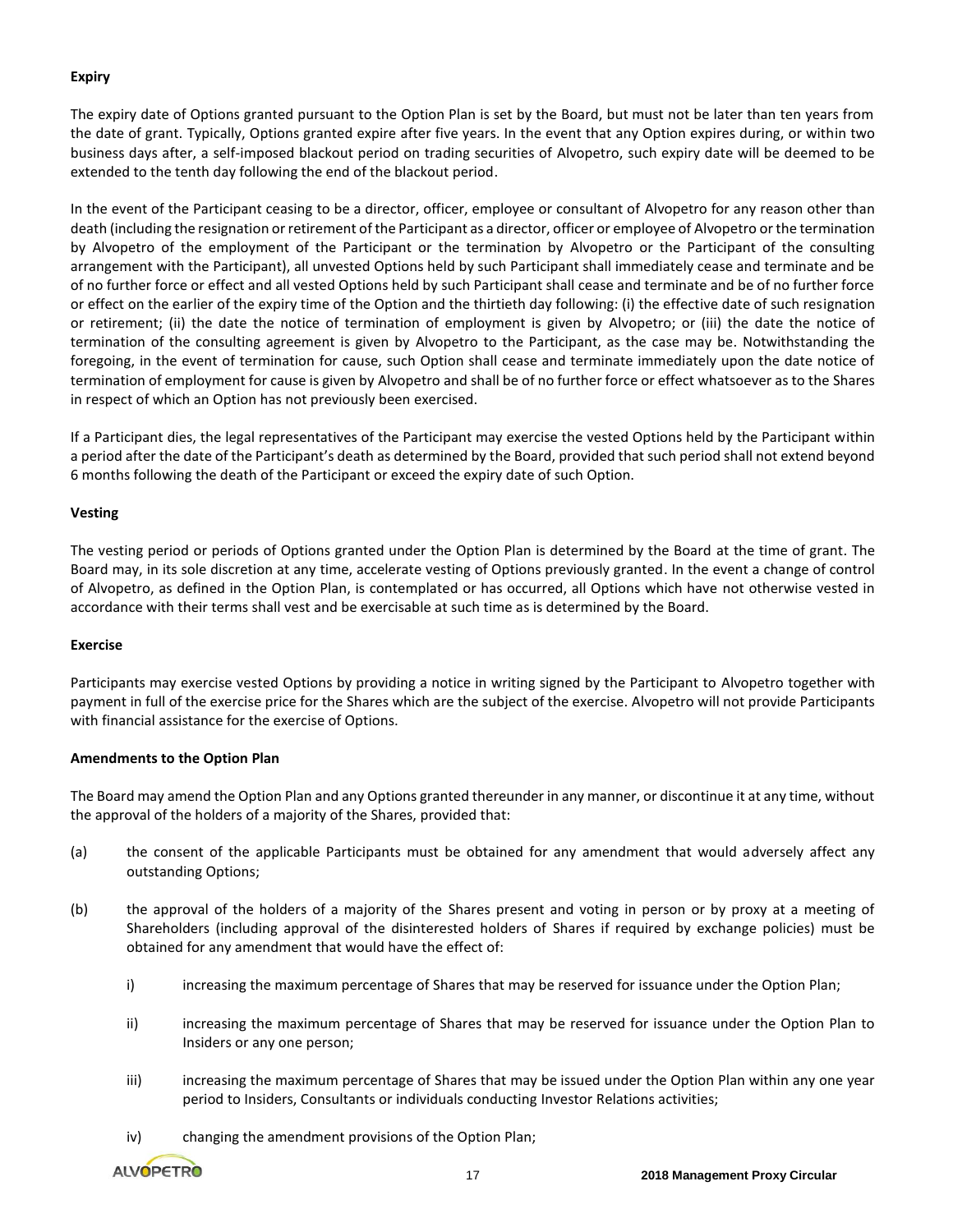- v) changing the terms of any Options held by Insiders;
- vi) reducing the exercise price of any outstanding Options held by Insiders (including the reissue of an Option within 90 days of cancellation which constitutes a reduction in the exercise price);
- vii) amending the definition of Participants to expand the categories of individuals eligible for participation in the Option Plan;
- viii) extending the expiry date of an outstanding Option or amending the Option Plan to allow for the grant of an Option with an expiry date of more than ten years from the grant date; or
- ix) amending the Option Plan to permit the transferability of Options, except to permit a transfer to a family member, an entity controlled by the Participant or a family member, a charity or for estate planning or estate settlement purposes.

## **Adjustments**

The Option Plan provides that appropriate adjustments in the number of Sharessubject to the Option Plan, the number of Shares optioned and the exercise price shall be made by the Board to give effect to adjustments in the number of Shares resulting from subdivisions, consolidations or reclassifications of the Shares, the payment of stock dividends by Alvopetro (other than dividends in the ordinary course) or other relevant changes in the authorized or issued capital of Alvopetro.

If a Participant elects to exercise an Option following the merger or consolidation of Alvopetro with any other corporation, whether by amalgamation, plan of arrangement or otherwise, the Participant shall be entitled to receive, and shall accept, in lieu of the number of Shares to which the Participant was theretofore entitled upon such exercise, either, at the discretion of the Board the kind and amount of shares and other securities or property which such Participant could have been entitled to receive as a result of such merger or consolidation if, on the effective date thereof, the Participant had been the registered holder of the number of Shares to which the Participant was theretofore entitled to purchase upon exercise.

#### **INCENTIVE SHARE PLAN**

#### **General**

The purpose of the Incentive Share Plan is to provide directors, officers and employees of, and consultants to, Alvopetro with incentive compensation in the form of Shares of Alvopetro issuable after defined vesting periods. This provides an increased incentive for the participants to contribute to the future success of Alvopetro, enhancing the value of the Shares for the benefit of all shareholders and increasing the ability of Alvopetro to attract and retain individuals of exceptional skill. As of the date hereof, there have been no Incentives granted pursuant to the Incentive Share Plan.

#### **Limitations under the Incentive Share Plan**

The Incentive Share Plan provides that the maximum number of shares reserved for issuance under the Incentive Share Plan shall not exceed 1,700,000 Shares, representing 2.0% of the Shares currently issued and outstanding. In addition, the maximum number of Shares reserved for issuance pursuant to both Incentives issuable under the Incentive Share Plan and options issued under the Option Plan at any time shall not exceed 10% of the issued and outstanding Shares of Alvopetro at any such time. Incentives under the Incentive Share Plan consist of Restricted Share Units ("RSU's"), Deferred Share Units ("DSU's"), and Performance Share Units ("PSU's"), all as more particularly described herein. As of the date hereof, there have been no Incentives granted pursuant to the Incentive Share Plan.

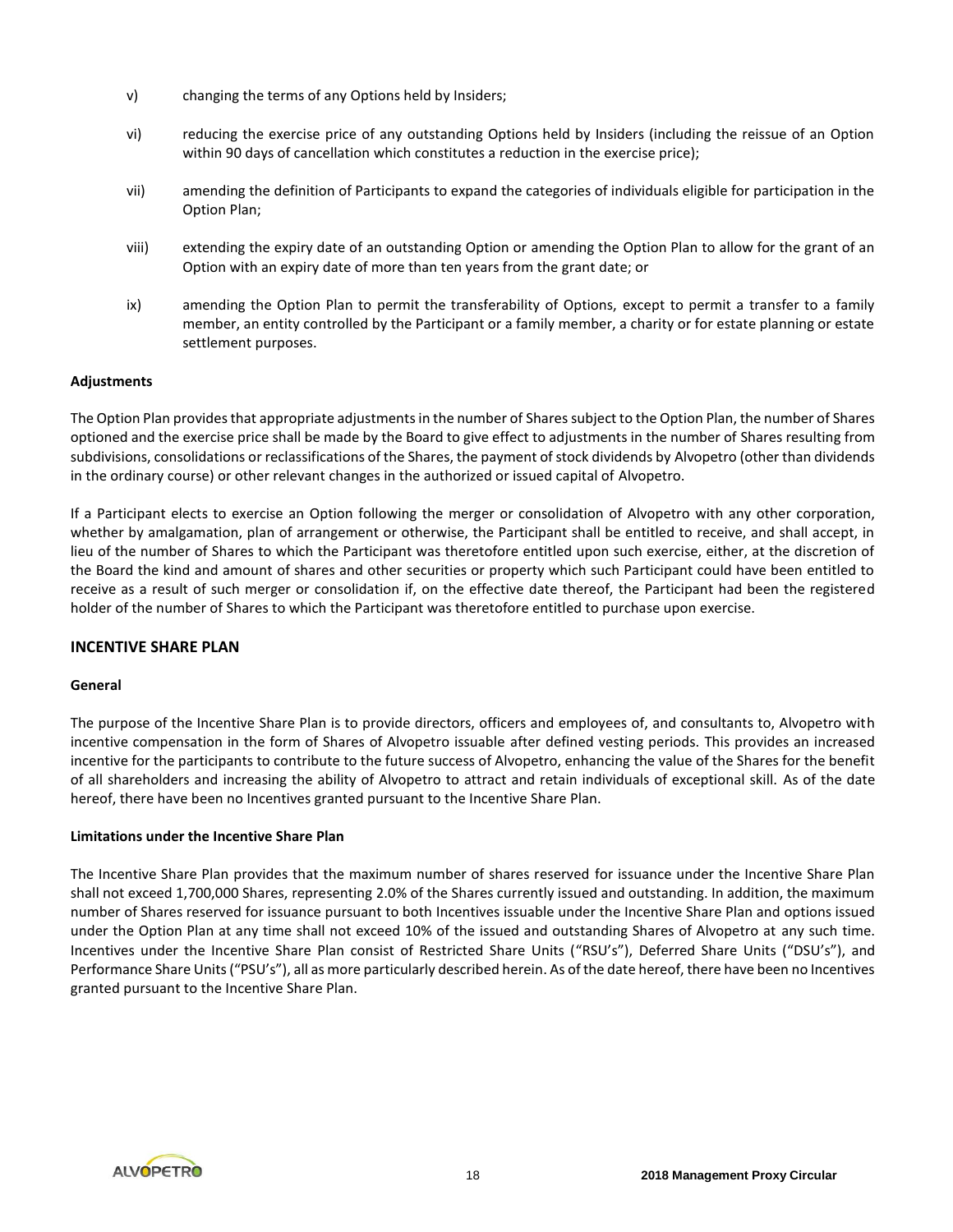In addition, i) the aggregate number of Shares reserved for issuance pursuant to Incentives granted to any one person, when combined with any other share compensation arrangement, may not exceed 5% of the outstanding Shares (on a non-diluted basis); ii) the aggregate number of Shares reserved for issuance pursuant to Incentives granted to Insiders, when combined with any other share compensation arrangement, may not exceed 10% of the outstanding Shares (on a non-diluted basis); iii) the aggregate number of Shares issued within any one year period to Insiders pursuant to Incentives, when combined with any other share compensation arrangement, may not exceed 10% of the outstanding Shares (on a non-diluted basis); iv) the number of Incentives issuable under the Plan within any one year period to any one individual may not exceed 1% of the outstanding Shares (on a non-diluted basis); and v) the number of Incentives issuable under the Plan within any one year period to Insiders, may not exceed 2% of the outstanding Shares (on a non-diluted basis).

## **Description of RSU's, PSU's and DSU's issuable under the Incentive Share Plan**

RSU's are expected to typically vest as to one third on each of the first, second and third anniversaries of the date of grant. Upon vesting and exercise, each RSU can be redeemed by the holder, without the payment of any additional consideration, in exchange for: (i) one Share; or ii) at the sole election of the Corporation, a cash payment equal to the five (5) day volume weighted average trading price of the Shares on the TSXV prior to the date of exercise.

PSU's are expected to typically cliff vest after three years with a payout percentage between 0% and 250% calculated at the time of the vesting of a PSU based on performance criteria established by the Board in its discretion at the time of the grant. Upon vesting and exercise, each PSU can be redeemed by the holder, without the payment of any additional consideration, in exchange for: (i) a number of Shares equal to each Share multiplied by the payout percentage; or ii) at the sole election of the Corporation, a cash payment equal to the five (5) day volume weighted average trading price of the Shares, multiplied by the applicable payout percentage, on the TSXV prior to the date of exercise.

DSU's are the only type of incentive issuable under the Incentive Share Plan that may be issued to non-employee directors of Alvopetro. DSUs granted are expected to typically vest on the third anniversary of the grant date or on the date that the nonemployee director ceases to be a director of Alvopetro for any reason, including change of control, resignation, retirement, death or failure to obtain re-election as a director under the Incentive Share Plan. Upon vesting and exercise, each DSU can be redeemed by the holder, without the payment of any additional consideration, in exchange for: (i) one Share; or ii) at the sole election of the Corporation, a cash payment equal to the five (5) day volume weighted average trading price of the Shares on the TSXV prior to the date of exercise.

#### **Cash Settlement**

Alvopetro has the discretion to satisfy its obligation to issue a Share upon the vesting and redemption of Incentives by paying the cash value of such Share based on the five-day volume weighted average trading price of the Shares on the TSXV prior to date of exercise. To the extent that Alvopetro does satisfy its obligation to issue a Share upon the vesting and redemption of a DSU, RSU or PSU by paying cash instead, there will be no reduction in the number of Shares remaining available for issuance pursuant to the Incentive Share Plan.

#### **Acceleration of Vesting and Change of Control Provisions**

The Board may, in its sole discretion at any time, accelerate vesting of Incentives previously granted. In the event a change of control of Alvopetro, as defined in the Incentive Share Plan, is contemplated or has occurred, all Incentives which have not otherwise vested in accordance with their terms shall vest upon the occurrence of the change of control or such earlier or later time as is determined by the Board.

#### **Termination and Assignment**

In the event of the resignation, retirement or death of a Participant, or the termination of the employment of a Participant, whether with or without cause or reasonable notice, all unvested RSUs and PSUs held by the Participant shall immediately cease and terminate and thereafter shall be of no further force or effect whatsoever. Incentives granted to Participants are nonassignable.

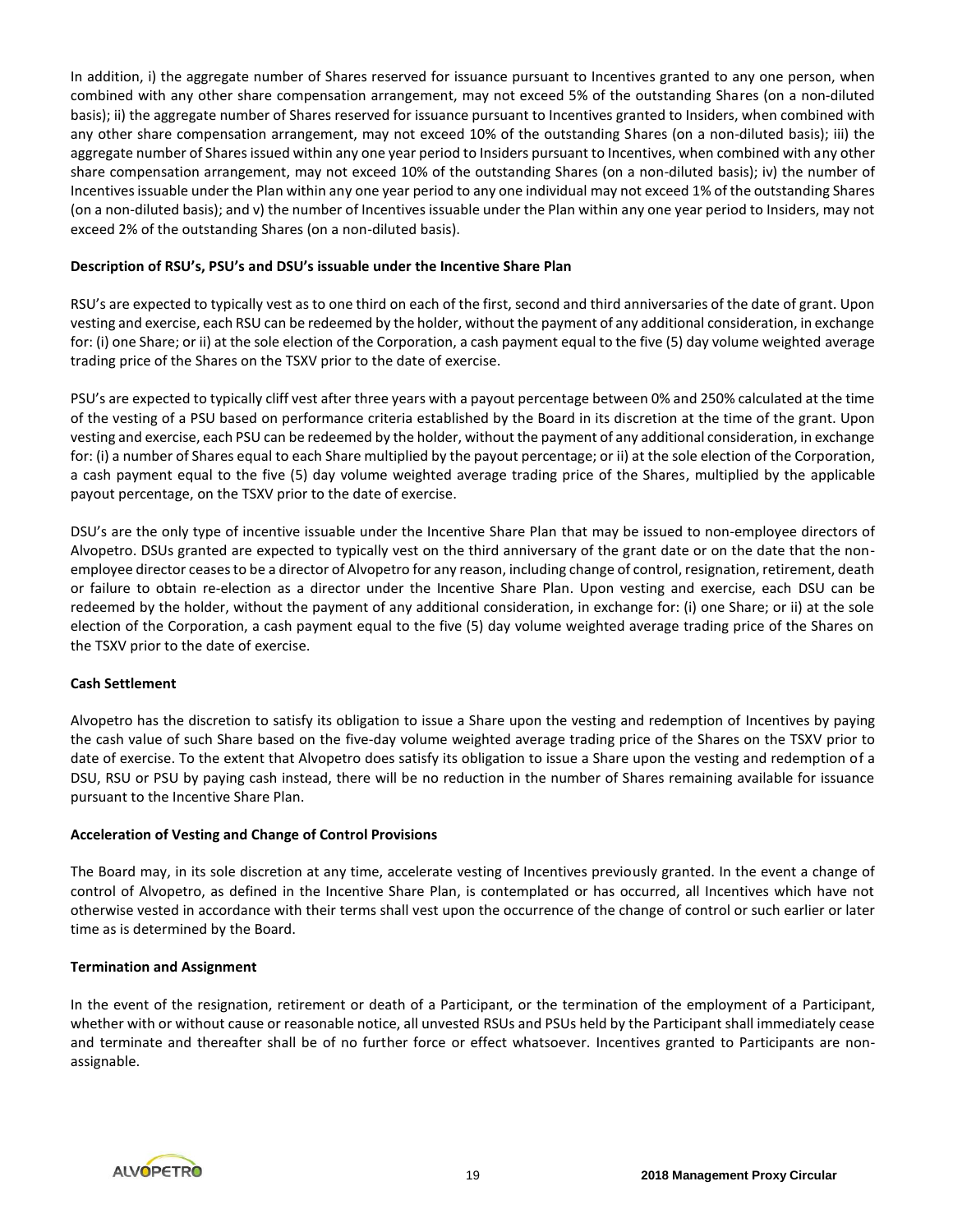## **GOVERNANCE**

#### **General**

While the Board has delegated the responsibility for day-to-day management of the Corporation to management, the Board has implicitly and explicitly acknowledged its responsibility for the stewardship of the Corporation, including the responsibility for:

- (a) approving and monitoring the Corporation's strategic planning through a regular reporting and review process;
- (b) the identification of the principal risks of the Corporation's business and ensuring the implementation of appropriate systems to manage these risks;
- (c) the appointment of the senior executive officers and succession planning; and
- (d) ensuring timely and accurate communications to shareholders of financial and other matters in accordance with applicable laws.

At the Corporation's expense, individual directors may engage outside advisors on any matter, when it considers it necessary or desirable. The Board or any committee of the Board has the sole authority to retain and terminate any such advisors, including sole authority to review an advisor's fees and other retention terms.

## **Majority Voting Policy**

Shareholders should note that the form of proxy or voting instruction form allows for voting for individual directors rather than for directors as a slate. In addition, the Board adopted a Majority Voting Policy effective April 22, 2014, pursuant to which, in an uncontested election of directors, a director who receives more "withhold" votes than "for" votes at the annual meeting of Shareholders will tender his or her resignation to the Chair of the Board, to be effective upon acceptance by the Board. The Board will expeditiously consider the director's offer to resign and determine whether or not to accept the offer. The Board will make its decision and announce it in a news release within 90 days following the annual meeting, including the reasons for its decision. A director who tenders a resignation pursuant to this policy will not participate in any meeting of the Board at which the resignation is considered. We expect that any such resignation will be accepted by the Board unless special circumstances exist that warrant the resigning director continuing to serve on the Board. For this reason, unless such special circumstances exist, a withhold vote in respect of a director is equivalent to voting against the election of such director.

## **Mandate of the Board**

The Board and each of its Committees have written mandates. Refer to Schedule "A" of this Information Circular for the full text of the mandate of the Board. The Board has the responsibility to oversee the conduct of the business of the Corporation and has delegated the responsibility for the day-to-day conduct of the business to the President and Chief Executive Officer and other members of management, subject to compliance with plans and objectives that may be approved from time to time by the Board.

## **Composition of the Board**

The Board is currently comprised of six members, a majority (five) of whom are considered independent. Messrs. Fraser, Ytreland, McKinnon, Wright (Chairman of the Board) and Talakshi are independent directors.

Mr. Ruttan is not considered an independent director as he would be considered to have a "material relationship", as defined in National Instrument 52-110 - *Audit Committees* ("NI 52-110"), with the Corporation as Mr. Ruttan is the current President and Chief Executive Officer of Alvopetro.

#### **Board Meetings**

The Board is scheduled to meet at least quarterly, with additional meetings held as appropriate or required. The Board will also meet as necessary to consider specific developments or opportunities as they arise. Where appropriate, key management personnel and professional advisors are invited to attend meetings to speak to these issues.

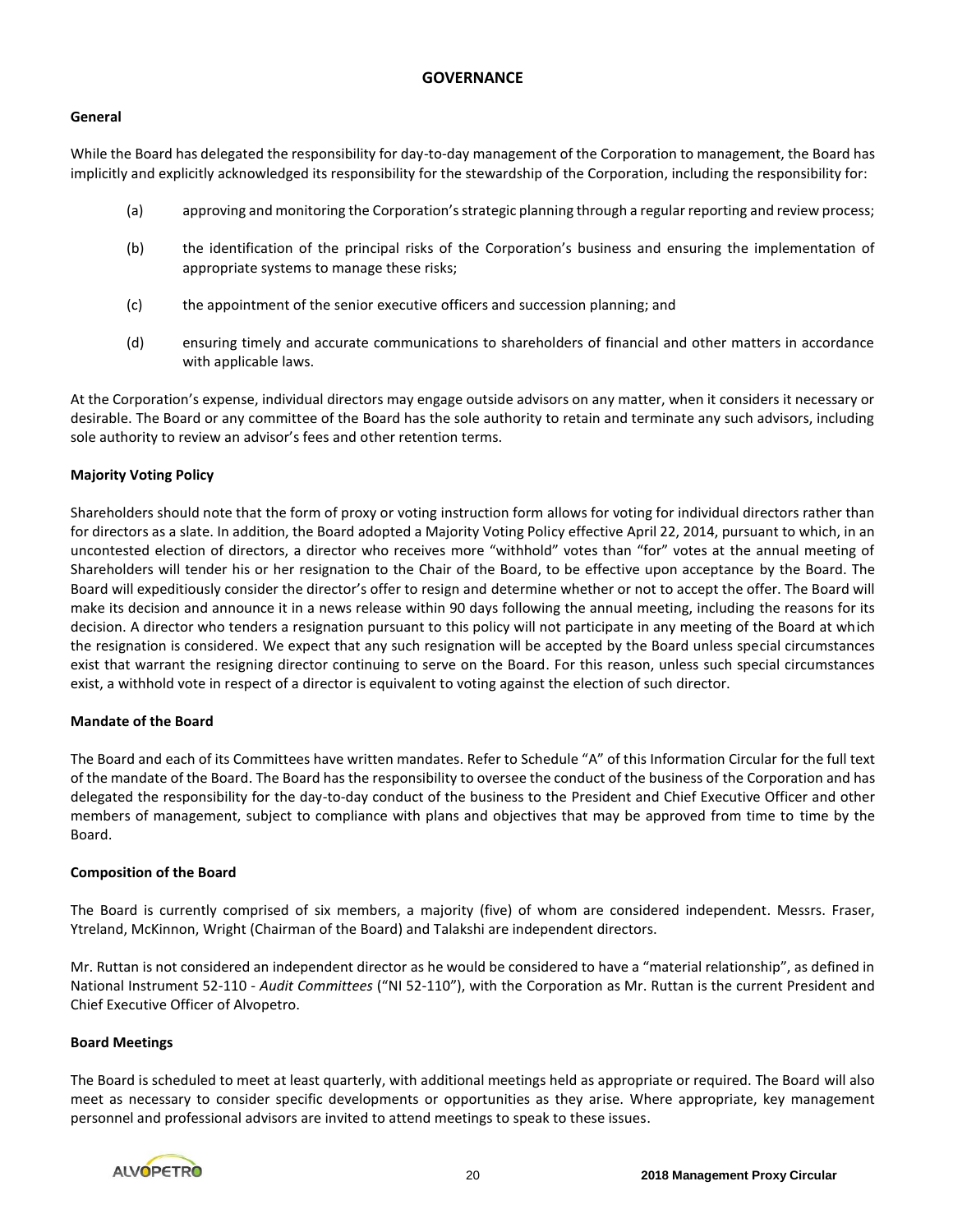While the Board does not hold regularly scheduled meetings comprised solely of independent directors, a portion of each Board meeting consists of an *in camera* session of the independent directors, where members of management of the Corporation are not in attendance.

In addition, the Board holds a dedicated Board Strategy Session each year to ensure alignment and to facilitate clear communication between the Board and senior management with respect to our corporate strategy. Discussions also occur at our regularly scheduled Board meetings throughout the year to update the corporate strategy and to address and prioritize developments, opportunities, and issues that arise during the year.

In 2017, the Board held four (4) meetings, at which all directors were present for three (3) meetings and all but one director were present for one meeting. In 2017, the Audit Committee of the Board of Directors held four (4) meetings, at which all committee members were present for three (3) meetings and all but one member were present for one meeting. In 2017, the Reserves Committee of the Board of Directors held one (1) meeting, at which all committee members were present and the Compensation Committee of the Board of Directors held one (1) meeting, at which all committee members were present.

#### **Members of the Alvopetro Board who are Directors of Other Reporting Issuers**

The following table sets forth the Board members' directorship of other reporting issuers.

| <b>Director</b>     | <b>Other Public Company Directorships</b> |
|---------------------|-------------------------------------------|
| Geir Ytreland       | $- - - -$                                 |
| Kenneth R. McKinnon | Touchstone Exploration Inc.               |
| Corey C. Ruttan     | ----                                      |
| Firoz Talakshi      | ----                                      |
| John D. Wright      | Touchstone Exploration Inc.               |
| Roderick L. Fraser  | Dommo Energia S.A.                        |

#### **Committees of the Board**

The Board has three (3) committees: the Audit Committee, the Reserves Committee and the Compensation Committee. All of the committees of the Board operate under written mandates. The Board may also form independent or special committees from time to time to evaluate certain transactions. The Chair of each Committee of the Board is charged with leading and assessing each committee to ensure it fulfills its mandate.

The primary function of the Audit Committee is to assist the Board in fulfilling its responsibilities by reviewing: the financial reports and other financial information provided by Alvopetro to any regulatory body or the public; the Corporation's systems of internal controls regarding preparation of those financial statements and related disclosures that management and the Board have established; and the Corporation's auditing, accounting and financial reporting processes generally.

The purpose of the Compensation Committee is to assist the Board in fulfilling its responsibility by reviewing, evaluating and determining matters relating to compensation of the directors, officers and employees of the Corporation.

The primary function of the Reserves Committee is to assist the Board in the selection, engagement and instruction of an independent reserves evaluator for the Corporation, ensuring there is a process in place to provide all relevant reserves data to the independent reserves evaluator and monitoring and reviewing the preparation of the independent reserves evaluation of the Corporation.

#### **Orientation and Continuing Education**

The Board provides an informal orientation program for all new directors. New members of the Board are provided with background information about the Corporation's business, current issues and corporate strategy. New members of the Board also receive a copy of the Corporation's Vision and Values statement, the Disclosure, Trading and Confidentiality Policy, and all policies of the Corporation. In addition, all directors, both current and new, are encouraged to attend, at the expense of the Corporation, applicable educational programs so as to ensure that they are familiar with aspects of the Corporation's operations

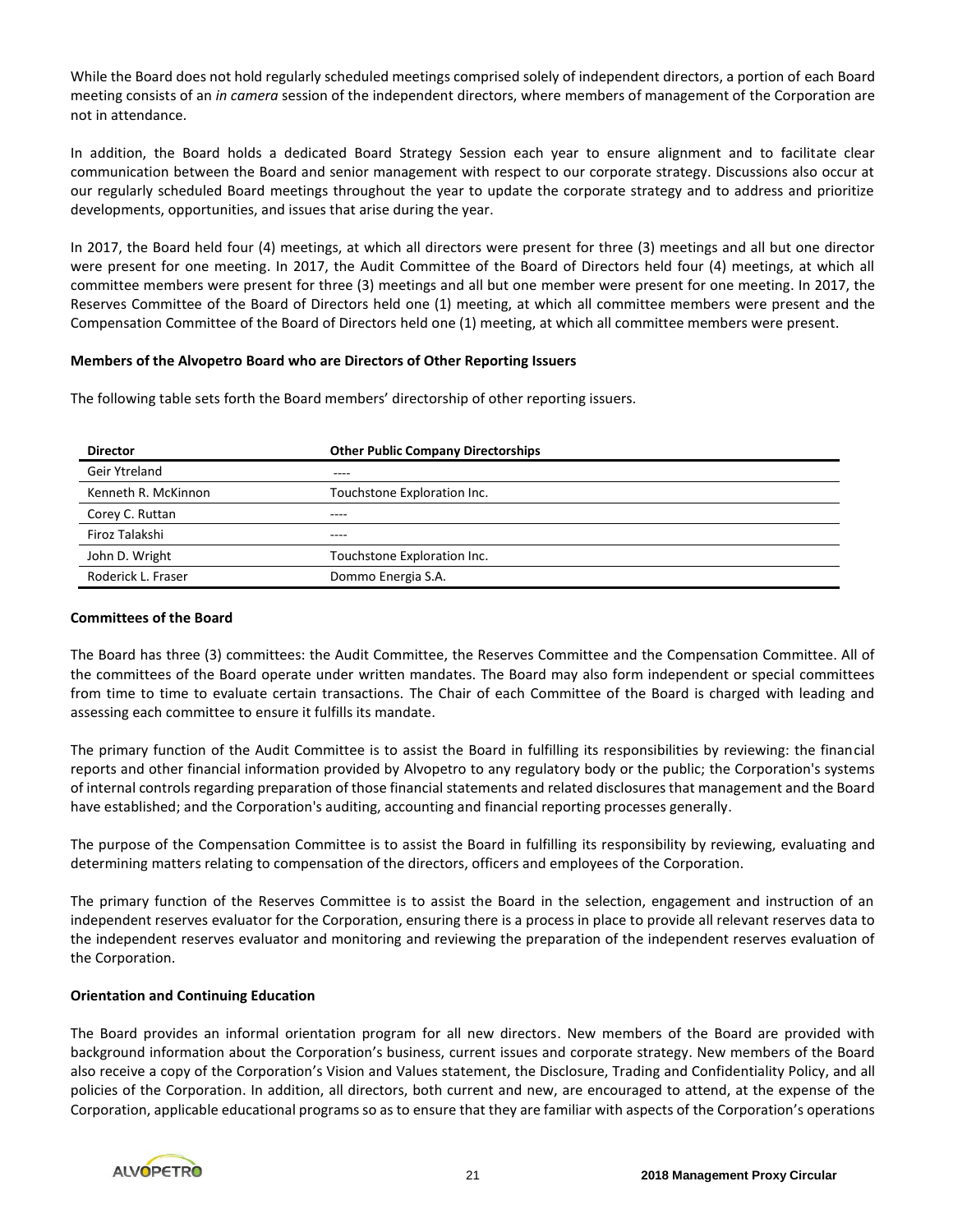and assets. Educational programs are also provided for directors on an 'as requested' basis. As well, any Board member has unrestricted direct access to any member of senior management and their staff at any time.

The Board believes that these procedures are practical and effective in light of the Corporation's particular circumstances, including the size of the Board, the size of the Corporation, the nature and scope of the Corporation's business and operations and the experience and expertise of Board members.

## **Code of Ethics and Policies**

The Corporation has in place a written Vision and Values statement, which outlines the Corporation's commitment to safety, shareholder value, its employees, the environment and integrity. Management of the Corporation and the Board are of the view that the Vision and Values statement encourages and promotes a culture of ethical business conduct within the Corporation. A copy of the Vision and Values statement can be obtained free of charge by writing to the Chief Financial Officer of the Corporation.

The Board has adopted an extensive Disclosure, Confidentiality and Trading Policy to which all its directors, officers, employees and consultants are subject. This policy encourages ethical conduct in that it reflects the importance of confidentiality in respect of the Corporation's activities and restricts trading in the securities of the Corporation at times when individuals may be in possession of material non-public information. In addition, the Disclosure Policy covers the timely reporting of material information in accordance with applicable laws and rules. Our Disclosure Policy is administered by senior officers who are responsible for reviewing material public disclosures.

Alvopetro has a Whistleblower Policy to permit employees to anonymously report concerns regarding compliance with corporate policies and applicable laws, as well as any concerns regarding auditing, internal control and accounting matters. These procedures are designed to ensure that employees' reports are treated as confidential.

In addition, the Corporation has formal anti-corruption policies and requires all employees and directors to complete an annual certification each year with respect to anti-corruption and all of the policies of the Corporation. Compliance with the Corporation's various policies is monitored by management of the Corporation, with reports to the Board, if necessary.

Management prepares informational memos that are distributed to all staff members on topics that are relevant to Alvopetro and the applicable legislation under which we operate.

In light of the foregoing, the Corporation has not adopted a formal written code of ethics, however may do so in future.

Board members must disclose any potential conflicts of interest in respect of matters addressed at Board meetings. Each member of the Board must disclose all actual or potential conflicts of interest and refrain from voting on matters in which such Director has a conflict of interest.

#### **Nomination of Board Members**

The Board retains overall responsibility to identify and recommend suitable candidates for nomination for election as directors of the Corporation and consider the competencies and skills the Board, as a whole, should possess.

#### **Board Assessments**

The Board periodically reviews the effectiveness of the Board, its committees, and the contributions of individual Board members. The objective of the assessments are to ensure the continued effectiveness of the Board in the execution of its responsibilities and to contribute to a process of continuing improvement. The assessments consider, in the case of the Board or a committee, the applicable mandate, and the competencies and skills each individual Director is expected to bring to the Board and the Committees on which they are members of. The Corporation does not have a formal retirement policy for directors.

## **INDEBTEDNESS OF DIRECTORS AND SENIOR OFFICERS**

No director, executive officer or proposed nominee for election as a director, nor any of their associates, is or has been at any time since the beginning of the most recently completed financial year of the Corporation, indebted to the Corporation or any

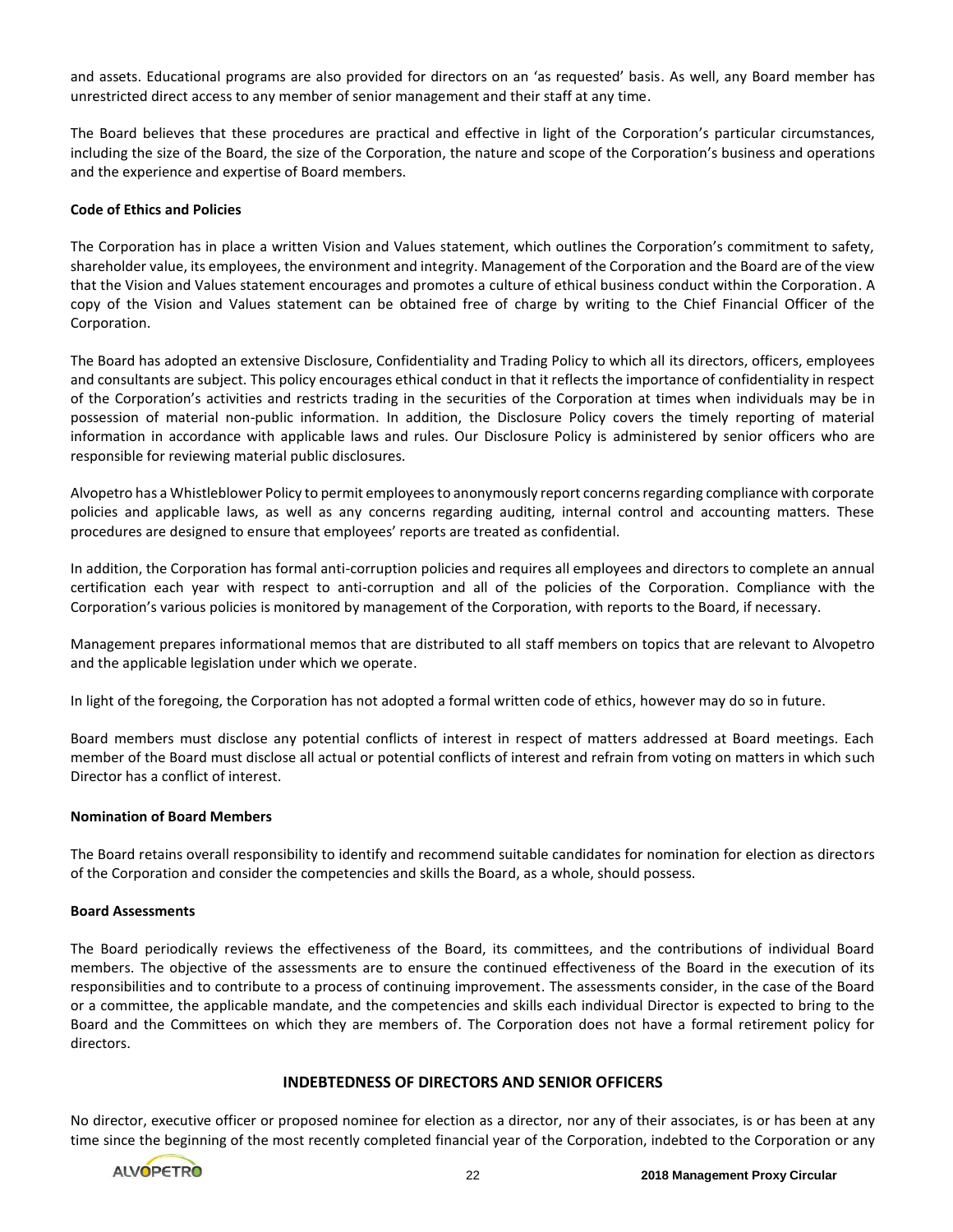of its subsidiaries, nor is, or at any time since the beginning of the most recently completed financial year of the Corporation has, any indebtedness of any such person been the subject of a guarantee, support agreement, letter of credit or other similar arrangement or understanding provided by the Corporation or any of its subsidiaries.

## **INTEREST OF INFORMED PERSONS IN MATERIAL TRANSACTIONS**

For the purposes of this Information Circular, an "informed person" means (i) a director or officer of the Corporation, (ii) a director or officer of a person or company that is itself an informed person, or (iii) any person or company who beneficially owns, directly or indirectly, and/or exercises control or direction over voting securities of the Corporation carrying more than 10% of the voting rights attaching to all outstanding voting securities of the Corporation.

To the knowledge of management of the Corporation, since the beginning of the financial year ended December 31, 2017, no informed person of the Corporation, nominee for director of the Corporation, nor any affiliate or associate of any informed person or nominee for director, had any material interest, direct or indirect, in any transaction or proposed transaction which has materially affected or would materially affect the Corporation.

# **ADDITIONAL INFORMATION CONCERNING THE AUDIT COMMITTEE**

Reference is made to the Corporation's Annual Information Form ("AIF") dated March 20, 2018, which information is hereby incorporated by reference. The AIF can be found on SEDAR at www.sedar.com or on the Corporation's website at www.alvopetro.com.

# **ADDITIONAL INFORMATION**

Additional information relating to the Corporation is available on SEDAR at www.sedar.com. Financial information is provided in the Corporation's financial statements and MD&A for its most recently completed financial year. Copies of the documents incorporated herein by reference may be obtained on SEDAR or on request without charge from the Chief Financial Officer of the Corporation by submitting a request to the Corporation by telephone at 587.794.4224, by email: info@alvopetro.com, or by mail to Alvopetro Energy Ltd., Suite 1700, 525 – 8<sup>th</sup> Avenue SW, Calgary, Alberta, T2P 1G1, Attention: Chief Financial Officer.

# **OTHER MATTERS**

Our management knows of no amendment, variation or other matter to come before the Meeting other than the matters referred to in the Notice of Annual General Meeting. However, if any other matter properly comes before the Meeting, the accompanying proxy will be voted on such matter in accordance with the best judgment of the person voting the proxy.

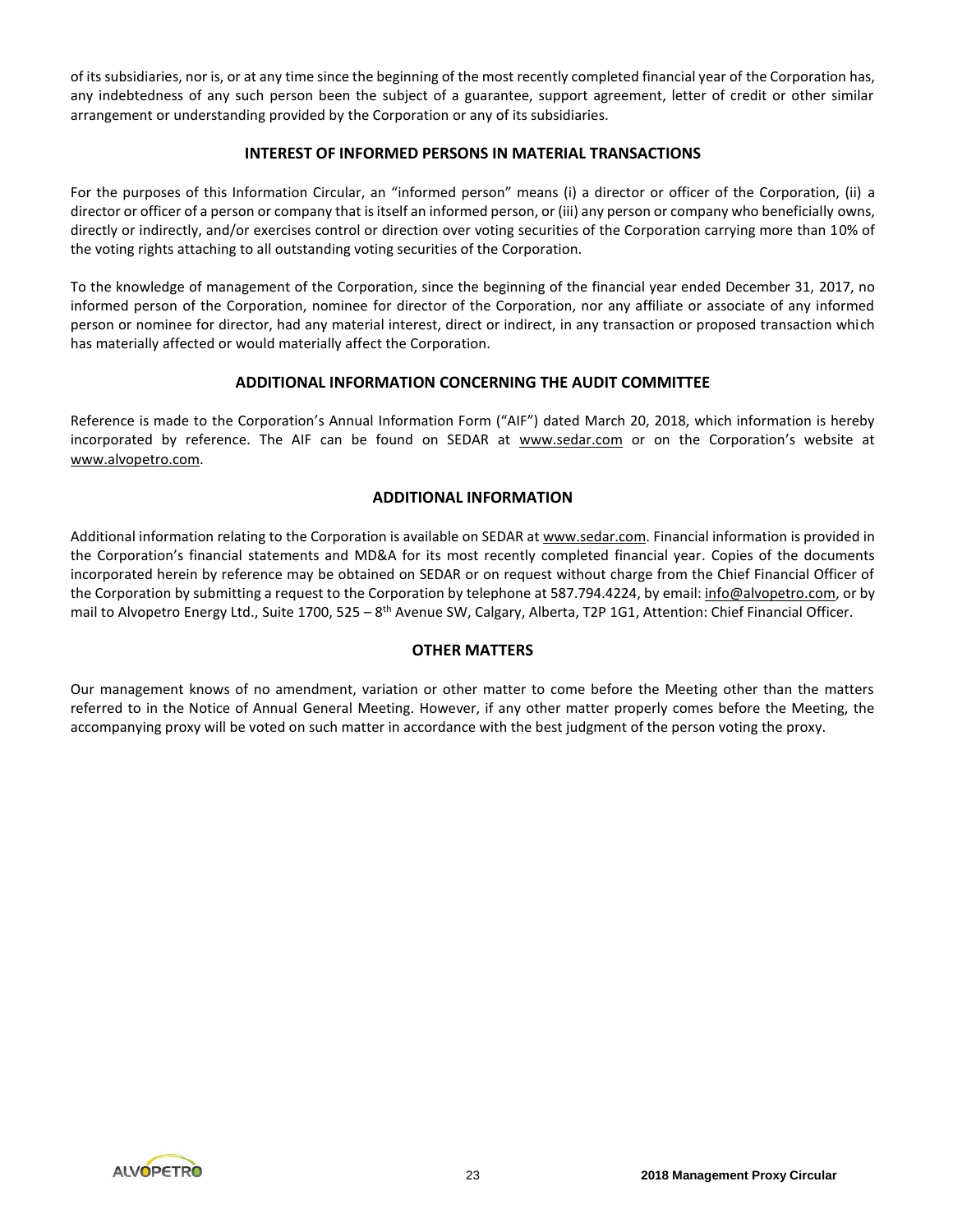## **SCHEDULE "A" - MANDATE OF THE BOARD OF DIRECTORS**

This mandate defines the role of the Board of Directors of the Corporation. The fundamental responsibilities of the Board of Directors of Alvopetro Energy Ltd. (the "Corporation") are to: (i) appoint and oversee a competent executive team to manage the business of the Corporation, with a view to maximizing shareholder value, (ii) identify and understand the risks associated with the business of the Corporation and (iii) ensure corporate conduct in an ethical and legal manner via an appropriate system of corporate governance, disclosure processes and internal controls. The following are the key guidelines governing how the Board will operate to carry out its duties.

## **1. Duty of Oversight**

The Board is responsible for overseeing and supervising management's conduct of the business of the Corporation to ensure that such business is being conducted in the best interests of the Corporation and its shareholders.

## **2. Formulation of Corporate Strategy**

Management is responsible for the development of an overall corporate strategy to be presented to the Board. The Board shall ensure there is a formal strategic planning process in place and shall review and, if it sees fit, endorse the corporate strategy presented by management. The Board shall monitor the implementation and execution of the corporate strategy.

## **3. Principal Risks**

The Board should have a continuing understanding of the principal risks associated with the business of the Corporation. It is the responsibility of management to ensure that the Board and its committees are kept well informed of changing risks. The principle mechanisms through which the Board reviews risks are the Audit Committee and the Reserves Committee and the strategic planning process. It is important that the Board understands and supports the key risk decisions of management.

#### **4. Internal Controls and Communication Systems**

The Board ensures that sufficient internal controls and communication systems are in place to allow it to conclude that management is discharging its responsibilities with a high degree of integrity and effectiveness. The confidence of the Board in the ability and integrity of management is the paramount control mechanism.

## **5. Financial Reporting, Operational Reporting and Review**

The Board ensures that processes are in place to address applicable regulatory, corporate, securities and other compliance matters, including applicable certification requirements regarding the financial, operational and other disclosure of the Corporation.

The Board reviews and approves the financial statements, related MD&A and reserves evaluations of the Corporation.

The Board reviews annual operating and capital plans and reviews and considers all amendments or departures proposed by management from established strategy, capital and operating plans or matters of policy which diverge from the ordinary course of business.

The Board reviews operating and financial performance results relative to established strategy, budgets and objectives.

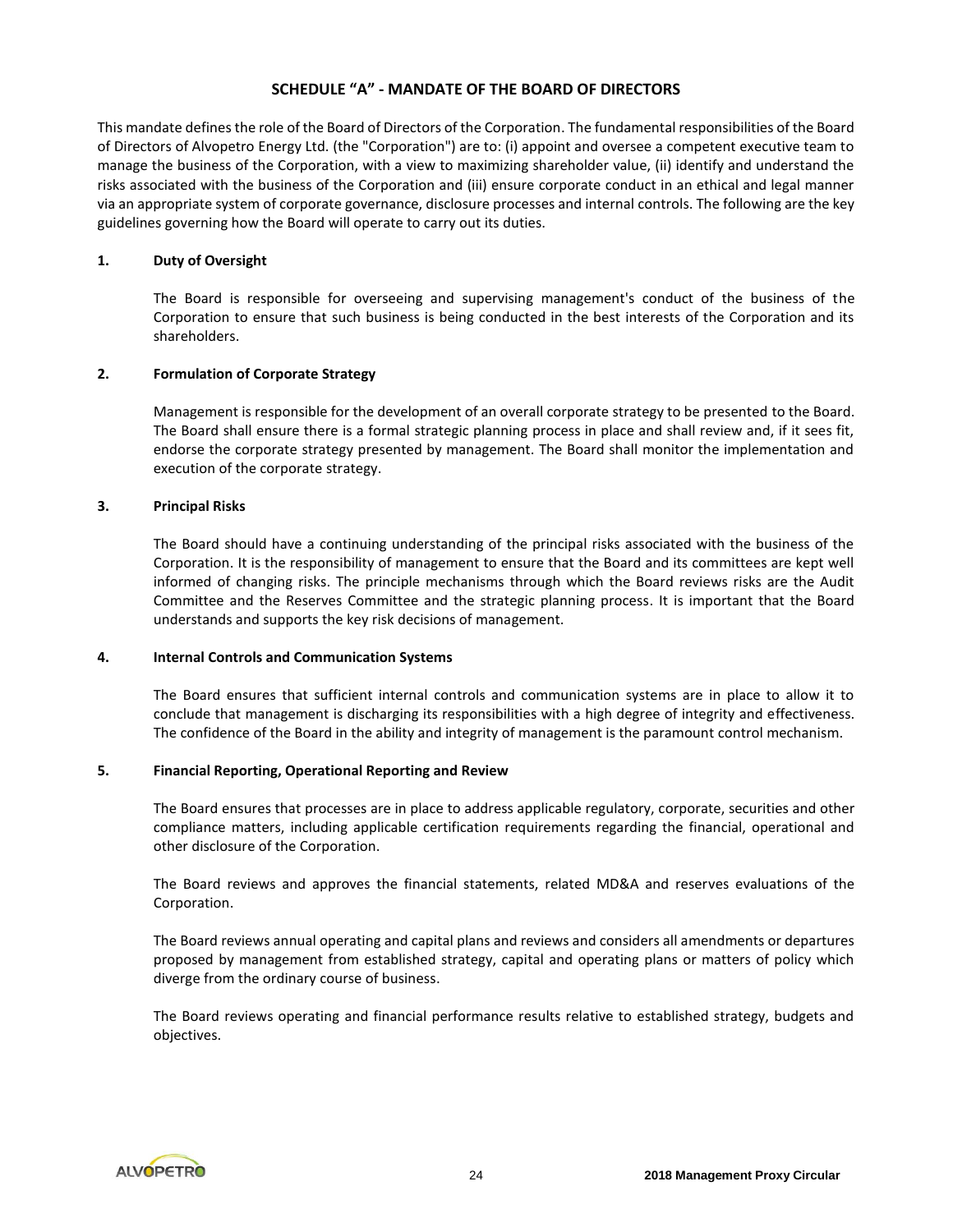## **6. Succession Planning and Management Development**

The Board considers succession planning and management recruitment and development. The Chief Executive Officer and the Compensation Committee shall periodically review succession planning and management recruitment and development.

## **7. Disclosure and Communication Policy**

The Corporation has adopted a policy governing disclosure and communication concerning the affairs of the Corporation. Housekeeping and non-material amendments to the Policy may be made by the Disclosure Committee. Significant changes to the Disclosure and Communication Policy shall be reviewed by the Board.

## **8. The Chair of the Board**

The Board shall appoint a Chair from among its members. The role of the Chair is to act as the leader of the Board, to manage and co-ordinate the activities of the Board and to oversee execution by the Board of this written mandate.

## **9. Committees**

The Board may appoint such committees as it sees fit. Each committee operates according to the mandate for such committee approved by the Board and outlining its duties and responsibilities and the limits of authority delegated to it by the Board. The Board reviews and re-assesses the adequacy of the mandate of each committee on a regular basis and, with respect to the Audit Committee, at least once a year.

## **10. Committee Chairs and Committee Members**

The Chair shall propose the leadership and membership of each committee. In preparing recommendations, the Chair will take into account the preferences, skills and experience of each director. Committee Chairs and members are appointed by the Board at the first Board meeting after the annual shareholder meeting or as needed to fill vacancies during the year.

Each committee's meeting schedule will be determined by its Chair and members based on the committee's work plan and mandate. The committee Chair will develop the agenda for each committee meeting. Each committee will report in a timely manner to the Board on the results of its meetings.

#### **11. Board Meetings, Agendas and Notice**

The Board will meet a minimum of 4 times per year.

The Chair, in consultation with the Chief Executive Officer, the Chief Financial Officer and the VP Legal and Corporate, will develop the agenda for each Board meeting. Under normal circumstances, management will use its best effort to distribute the agenda and related materials to directors not less than two business days before the meeting. All directors are free to suggest additions to the agenda.

Notice of the time and place of every meeting may be given orally, or in writing, or by e-mail to each member of the Committee at least two business days prior to the time fixed for such meeting. A member may in any manner waive notice of the meeting. Attendance of a member at a meeting shall constitute waiver of notice of the meeting except where a member attends a meeting for the express purpose of objecting to the transaction of any business on the grounds that the meeting was not lawfully called.

## **12. Information for Board Meetings**

Material distributed to the directors in advance of Board meetings should be concise, yet complete, and prepared in a way that focuses attention on critical issues to be considered. Reports may be presented during Board meetings by directors, management or staff, or by invited outside advisors. Presentations on specific

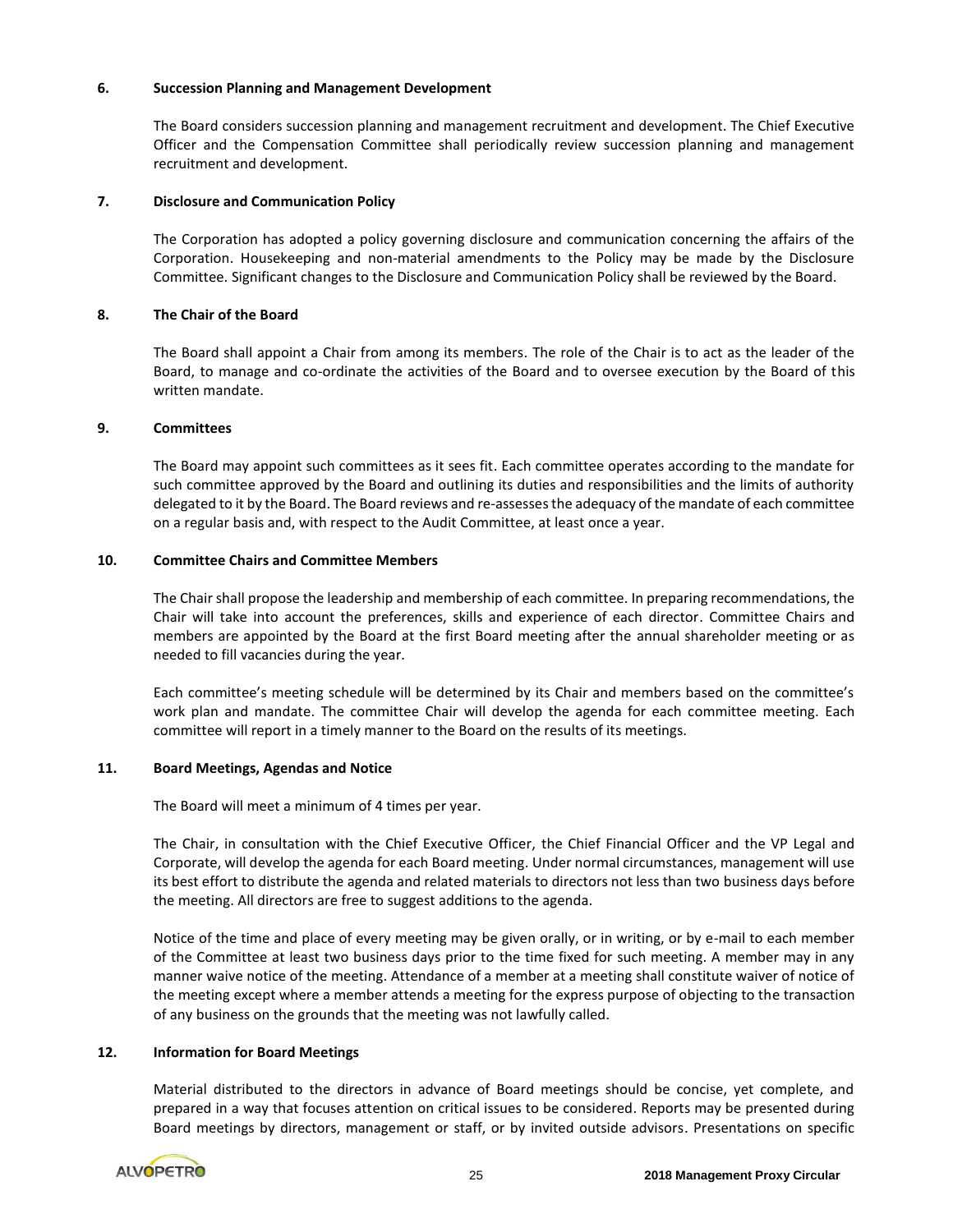subjects at Board meetings should briefly summarize the material sent to directors, so as to maximize the time available for discussion on questions regarding the material.

It is recognized that under some circumstances, due to the confidential nature of matters to be discussed at a meeting, it would not be prudent or appropriate to distribute written material in advance.

#### **13. Non-Directors at Board Meetings**

The Board appreciates the value of having management team members attend Board meetings to provide information and opinions to assist the directors in their deliberations. The Board, through the Chair, can determine management attendees at Board meetings.

## **14. Board Relations with Management**

Board policies and guidelines are issued to management for their adherence. Directors may direct questions or concerns on management performance to the Chair, to the President and Chief Executive Officer or through Board and committee meetings. While the Board establishes limits of authority delegated to management, directors must respect the organizational structure of management. A director has no authority to direct any staff member.

## **15. New Director Orientation**

New directors will be provided with an orientation which will include written information about the duties and obligations of directors and the business and operations of the Corporation, documents from recent Board meetings and opportunities for meetings and discussion with senior management and other directors.

## **16. Assessing the Board's Performance**

The Board is responsible for annually assessing its overall performance and that of its committees. The objective of this review is to contribute to a process of continuous improvement in the Board's execution of its responsibilities. The review should identify any areas where the directors or management believe that the Board could make a better collective contribution to overseeing the affairs of the Corporation.

## **17. Board Compensation**

The Compensation Committee will review director compensation in accordance with the mandate of the Compensation Committee and will make changes in compensation to the Board when warranted and in light of the responsibilities and risks involved in being a director.

## **18. Annual Evaluation of the President and Chief Executive Officer – Compensation Committee**

The Compensation Committee will conduct an annual performance review of President and Chief Executive Officer in accordance with the mandate of the Compensation Committee. The results of this performance review will be communicated to the President and Chief Executive Officer by the Chair of the Compensation Committee.

## **19. Outside Advisors for Individual Directors**

Occasionally, a director may need the services of an advisor to assist with matters involving responsibilities as a director. A director who wishes to engage an outside advisor at the expense of the Corporation may do so with the authorization of the Chair of the Board.

## **20. Conflict of Interest**

(a) Directors have a duty to act honestly and in good faith with a view to the best interests of the Corporation and to exercise the care, diligence and skill a reasonably prudent person would exercise in comparable circumstances.